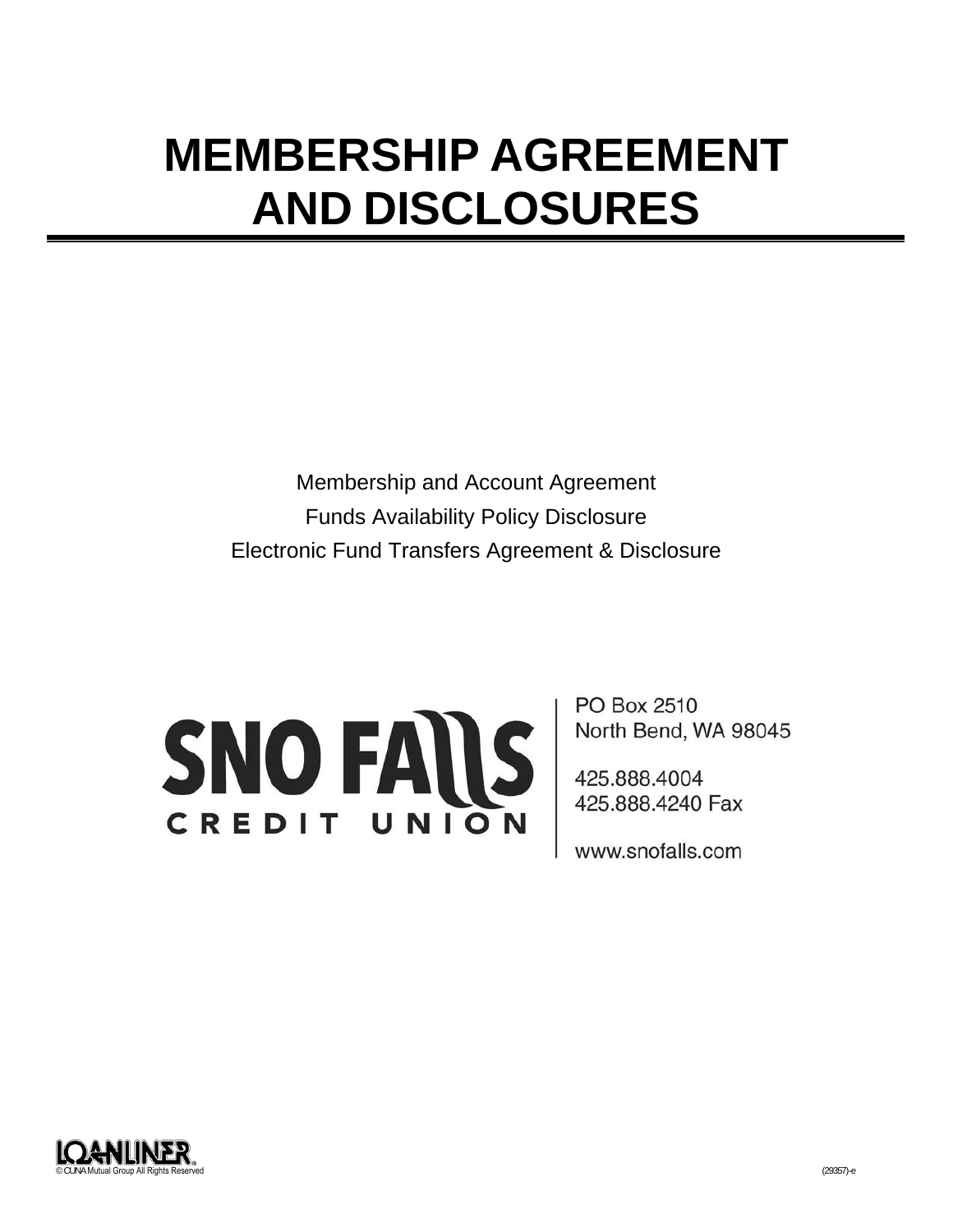## **MEMBERSHIP AND ACCOUNT AGREEMENT**

This Agreement covers your rights and responsibilities concerning your accounts and the rights and responsibilities of the Credit Union providing this Agreement (Credit Union). In this Agreement, the words "you," "your," and "yours" mean anyone who signs an Account Card, Account Change Card, or any other account opening document (Account Card), or for whom membership and/or service requests are approved through the Credit Union's online application and authentication process. The words "we," "us," and "our" mean the Credit Union. The word "account" means any one or more share or deposit accounts you have with the Credit Union.

Your account type(s) and ownership features are designated by you on your Account Card or through the Credit Union's online application and authentication process. You understand that certain account designations, such as a joint ownership with right of survivorship or Payable on Death (POD) beneficiary, may be invalidated upon the dissolution or invalidation of your marriage. By signing an Account Card or authenticating your request, each of you, jointly and severally, agree to the terms and conditions in this Agreement, and any Account Card, Funds Availability Policy Disclosure, Truth-in-Savings Disclosure, Electronic Fund Transfers Agreement and Disclosure, Privacy Disclosure, or Account Receipt accompanying this Agreement, the Credit Union's Bylaws or Code of Regulations (Bylaws), Credit Union policies, and any amendments made to these documents from time to time that collectively govern your membership, accounts and services.

**IMPORTANT INFORMATION ABOUT PROCEDURES FOR OPENING A NEW ACCOUNT -** To help the government fight the funding of terrorism and money laundering activities, Federal law requires all financial institutions to obtain, verify, and record information that identifies each person who opens an account.

What this means for you: When you open an account, we will ask for your name, address, date of birth, if applicable, and other information that will allow us to identify you. We may also ask to see your driver's license or other identifying documents.

**1. MEMBERSHIP ELIGIBILITY -** To join the Credit Union, you must meet the membership requirements, including purchase and maintenance of the minimum required share(s) (hereinafter membership share) and/or paying a membership fee as set forth in the Credit Union's bylaws. You authorize us to check your account, credit and employment history, and obtain reports from third parties, including credit reporting agencies, to verify your eligibility for the accounts, products and services you request and for other accounts, products, or services we may offer you or for which you may qualify.

**2. INDIVIDUAL ACCOUNTS -** An individual account is an account owned by one member who has qualified for credit union membership. If the account owner dies, the interest passes, subject to applicable law, to the account owner's estate or Payable on Death (POD) beneficiary/payee or trust beneficiary, subject to other provisions of this Agreement governing our protection for honoring transfer and withdrawal requests of an owner or owner's agent prior to notice of an owner's death, any security interest or pledge granted by the account owner, and our statutory lien rights.

**3. JOINT ACCOUNTS -** A joint account is an account owned by two or more persons.

**a**. **Rights of Survivorship.** Unless otherwise stated on the Account Card or documented through the Credit Union's online application and authentication process, a joint account includes rights of survivorship. This means that when one owner dies, all sums in the account will pass to the surviving owner(s). For a joint account without rights of survivorship, the deceased owner's interest passes to his or her estate or POD beneficiary/payee or trust beneficiary. A surviving owner's interest is subject to the Credit Union's statutory lien for the deceased owner's obligations and to any security interest or pledge granted by a deceased owner, even if a surviving owner did not consent to it.

**b. Control of Joint Accounts.** Any owner is authorized and deemed to act for any other owner(s) and may instruct us regarding transactions and other account matters. Each owner guarantees the signature or authenticated request of any other owner(s). Any owner may withdraw or transfer funds, pledge to us all or any part of the shares, or stop payment on items without the consent of the other owner(s). We have no duty to notify any owner(s) about any transaction. We reserve the right to require written consent of all owners for any change to or termination of an account. If we receive written notice of a dispute between owners or inconsistent instructions from them, we may suspend or terminate the account and require a court order or written consent from all owners in order to act.

**c. Joint Account Owner Liability.** If an item deposited in a joint account is returned unpaid, a joint account is overdrawn, or if we do not receive final payment on a transaction, the owners, jointly and severally, are liable to us for any returned item, overdraft, or unpaid amount and for any related fees and charges, regardless of who initiated or benefited from the transaction. If any account owner is indebted to us, we may enforce our rights against any account of the indebted owner, including all funds in the joint account, regardless of who contributed the funds.

**4. POD/TRUST ACCOUNT DESIGNATIONS -** A Payable on Death (POD) account or trust account designation is an instruction to the Credit Union that an individual or joint account so designated is payable to the owner(s) during his, her, or their lifetimes and, when the last account owner dies, is payable to all surviving POD or trust beneficiaries/payees. Unless state law provides for different ownership or as permitted and documented by us, the beneficiaries/payees will own the funds jointly in equal shares without rights of survivorship when there is more than one surviving beneficiary/payee. Any POD or trust beneficiary/payee designation shall not apply to Individual Retirement Accounts (IRAs). We are not obligated to notify any beneficiary/payee of the existence of any account nor the vesting of the beneficiary/payee's interest in any account, except as otherwise provided by law. This paragraph does not apply to an account held on behalf of or in the name of a trust.

**5. ACCOUNTS FOR MINORS -** We may require any account established by a minor to be a joint account with an owner who has reached the age of majority under state law and who shall be jointly and severally liable to us for any returned item, overdraft, or unpaid amount on such account and for any related fees and charges. We may pay funds directly to the minor without regard to his or her minority. Unless a guardian or parent is an account owner, the guardian or parent shall not have any account access rights. We have no duty to inquire about the use or purpose of any transaction except as required by applicable law. We will not change the account status when the minor reaches the age of majority unless the change is authorized in writing by all account owners.

**6. UNIFORM TRANSFERS TO MINORS ACCOUNT -** A Uniform Transfers to Minors Account (UTMA) is an individual account created by a custodian who deposits funds as an irrevocable gift to a minor. The minor to whom the gift is made is the beneficiary of the custodial property in the account. The custodian has possession and control of the account for the exclusive right and benefit of the minor and, barring a court order otherwise, is the only party<br>**[QANLINER**]



© CUNA Mutual Group 1993, 95, 96, 99, 2000, 03-07, 09, 10, 13, 19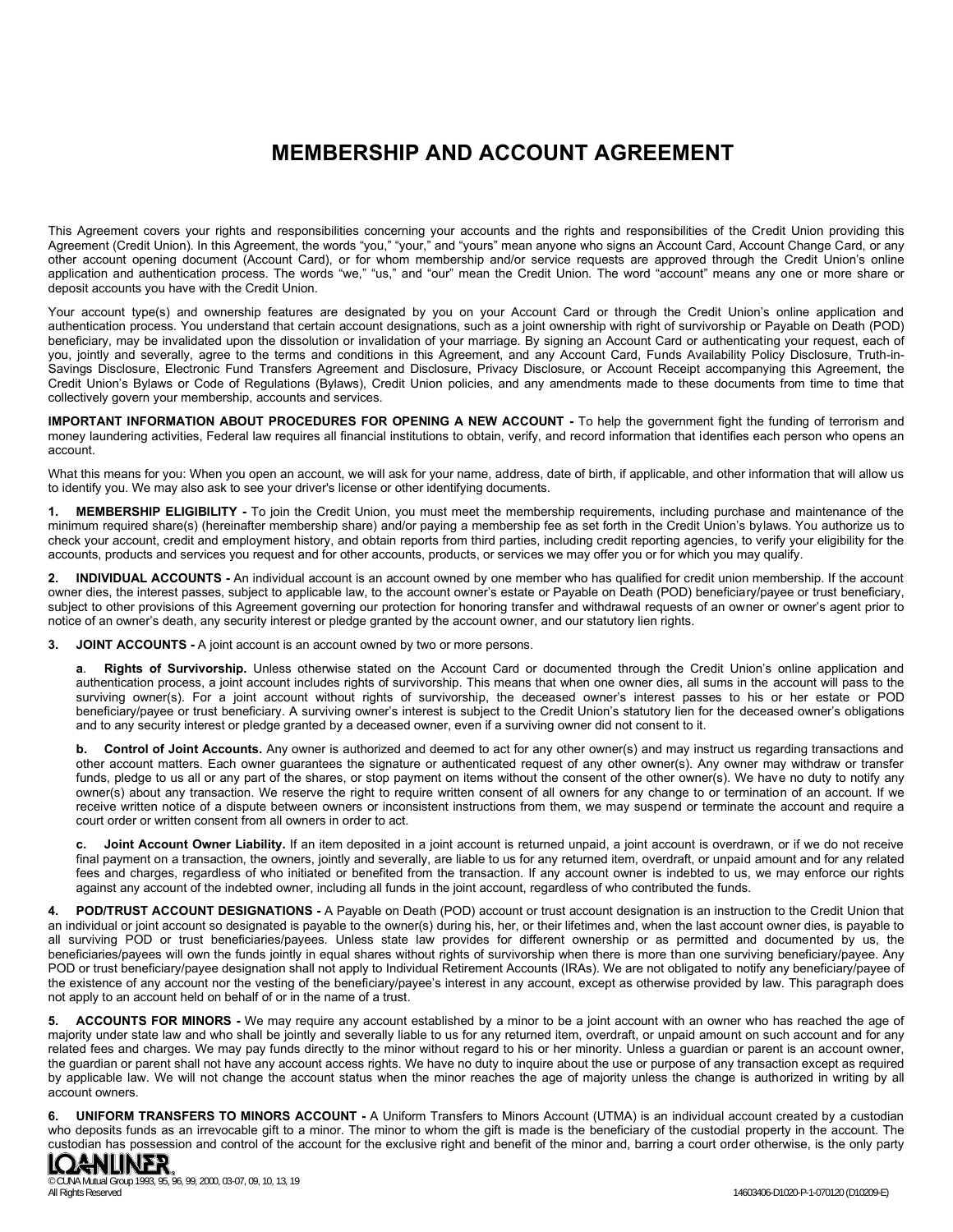authorized to make deposits, withdrawals, or close the account. We have no duty to inquire about the use or purpose of any transaction except as required by applicable law. If the custodian dies, we may suspend the account until we receive instructions from any person authorized by law to withdraw funds or a court order authorizing withdrawals.

**7. AGENCY DESIGNATION ON AN ACCOUNT -** An agency designation on an account is an instruction to us that the owner authorizes another person to make transactions as agent for the account owner regarding the accounts designated. An agent has no ownership interest in the account(s) or credit union voting rights. We have no duty to inquire about the use or purpose of any transaction made by the agent except as required by applicable law.

**8. DEPOSIT OF FUNDS REQUIREMENTS -** Funds may be deposited to any account, in any manner approved by the Credit Union in accordance with the requirements set forth in the Truth-in-Savings Disclosure. Deposits made by mail, at night depositories, or at unstaffed facilities are not our responsibility until we receive them. We reserve the right to refuse or to return any deposit.

**a. Endorsements.** We may accept transfers, checks, drafts, and other items for deposit into any of your accounts if they are made payable to, or to the order of, one or more account owners even if they are not endorsed by all payees. You authorize us to supply missing endorsements of any owners if we choose. If a check, draft, or item that is payable to two or more persons is ambiguous as to whether it is payable to either or both, we may process the check, draft, or item as though it is payable to either person. If an insurance, government, or other check or draft requires an endorsement, we may require endorsement as set forth on the item. Endorsements must be made on the back of the check or draft within 1½ inches of the top edge, although we may accept endorsements outside this space. However, any loss we incur from a delay or processing error resulting from an irregular endorsement or other markings by you or any prior endorser will be your responsibility. If we offer a remote deposit capture service and you have been approved to use the service to make deposits to your account, you agree that, prior to transmitting check or draft images, you will restrictively endorse each original check or draft in accordance with any other agreement with us that governs this service.

**b. Collection of Items.** We act only as your agent and we are not responsible for handling items for deposit or collection beyond the exercise of ordinary care. We are not liable for the loss of an item in transit or the negligence of any correspondent. Each correspondent will only be liable for its own negligence. We may send any item for collection. Items drawn on an institution located outside the United States are handled on a collection basis only. You waive any notice of nonpayment, dishonor, or protest regarding items we purchase or receive for credit or collection to your account. We reserve the right to pursue collection of previously dishonored items at any time, including giving a payor financial institution extra time beyond any midnight deadline limits.

**c. Restrictive Legends.** Some checks and drafts contain restrictive legends or similar limitations on the front of the item. Examples of restrictive legends include "two signatures required," "void after 60 days," and "not valid over \$500.00." We are not liable for payment of any check or draft contrary to a restrictive legend or other limitation contained in or on the item unless we have specifically agreed in writing to the restriction or limitation.

**d. Final Payment.** All checks, drafts, automated clearinghouse (ACH) transfers or other items credited to your account are provisional until we receive final payment. If final payment is not received, we may charge your account for the amount of such items and impose a returned item fee on your account. Any collection fees we incur may be charged to your account. We reserve the right to refuse or return any item or fund transfer.

**e. Direct Deposits.** We may offer direct deposit services, including preauthorized deposits (e.g., payroll checks, Social Security or retirement checks, or other government checks) or preauthorized transfers from other accounts. You must authorize direct deposits or preauthorized transfers by completing a separate authorization document. You must notify us if you wish to cancel or change a direct deposit or preauthorized transfer. Any cancellation or change will become effective once we receive notice from you and have a reasonable period of time to act on your request. If your account is overdrawn, you authorize us to deduct the amount your account is overdrawn from any deposit, including deposits of government payments or benefits. If we are required to reimburse the U.S. Government for any benefit payment directly deposited into your account, we may deduct the amount returned from any of your accounts, unless prohibited by law.

**f. Crediting of Deposits.** Deposits will be credited to your account on the day we consider them received as stated in our Funds Availability Policy Disclosure.

## **9. ACCOUNT ACCESS**

**a. Authorized Signature.** Your signature on the Account Card, or authentication and approval of your account, authorizes your account access. We will not be liable for refusing to honor any item or instruction if we believe the signature is not genuine. If you have authorized the use of a facsimile signature, we may honor any check or draft that appears to bear your facsimile signature, even if it was made by an unauthorized person. You authorize us to honor transactions initiated by a third person to whom you have given your account information, even if you do not authorize a particular transaction.

**b.** Access Options. You may access your account(s) in any manner we permit including, for example, in person at one of our branch offices, at an ATM or point-of-sale device, or by mail, telephone, automatic transfer, internet access or mobile application. We may return as unpaid any check or draft drawn on a form we do not provide, and you are responsible for any losses, expenses or fees we incur as a result of handling such a check or draft. We have the right to review and approve any form of power of attorney and may restrict account withdrawals or transfers. We may refuse to honor a power of attorney if our refusal is conducted in accordance with applicable state law.

**c. Credit Union Examination.** We may disregard any information on any check or draft other than the signature of the drawer, the amount of the item, and any magnetic encoding. You agree that we do not fail to exercise ordinary care in paying an item solely because our procedures do not provide for sight examination of items.

**10. FUND TRANSFERS -** Fund transfers we permit that are subject to Article 4A of the Uniform Commercial Code, such as wire transfers, will be subject to such provisions of the Uniform Commercial Code as enacted by the state where the main office of the Credit Union is located, except as otherwise provided in this Agreement. ACH transfers are subject to rules of the National Automated Clearinghouse Association (NACHA). We may execute certain requests for fund transfers by Fedwire which are subject to the Federal Reserve Board's Regulation J.

**a. Authorization for Transfers/Debiting of Accounts.** You may make or order fund transfers to or from your account. We will debit your account for the amount of a fund transfer from your account and will charge your account for any fees related to the transfer.

**b. Right to Refuse to Make Transfers/Limitation of Liability.** Unless we agree otherwise in writing, we reserve the right to refuse to execute any payment order to transfer funds to or from your account. We are not obligated to execute any payment order to transfer funds out of your account if the amount of the requested transfer plus applicable fees exceeds the available balance in your account. We are not liable for errors, delays, interruptions or transmission failures caused by third parties or circumstances beyond our control including mechanical, electronic or equipment failure. In addition, we will not be liable for consequential, special, punitive or indirect loss or damage you may incur in connection with fund transfers to or from your account.

**c. No Notice Required.** We will not provide you with notice when fund transfers are credited to your account. You will receive notice of such credits on your account statements. You may contact us to determine whether a payment has been received.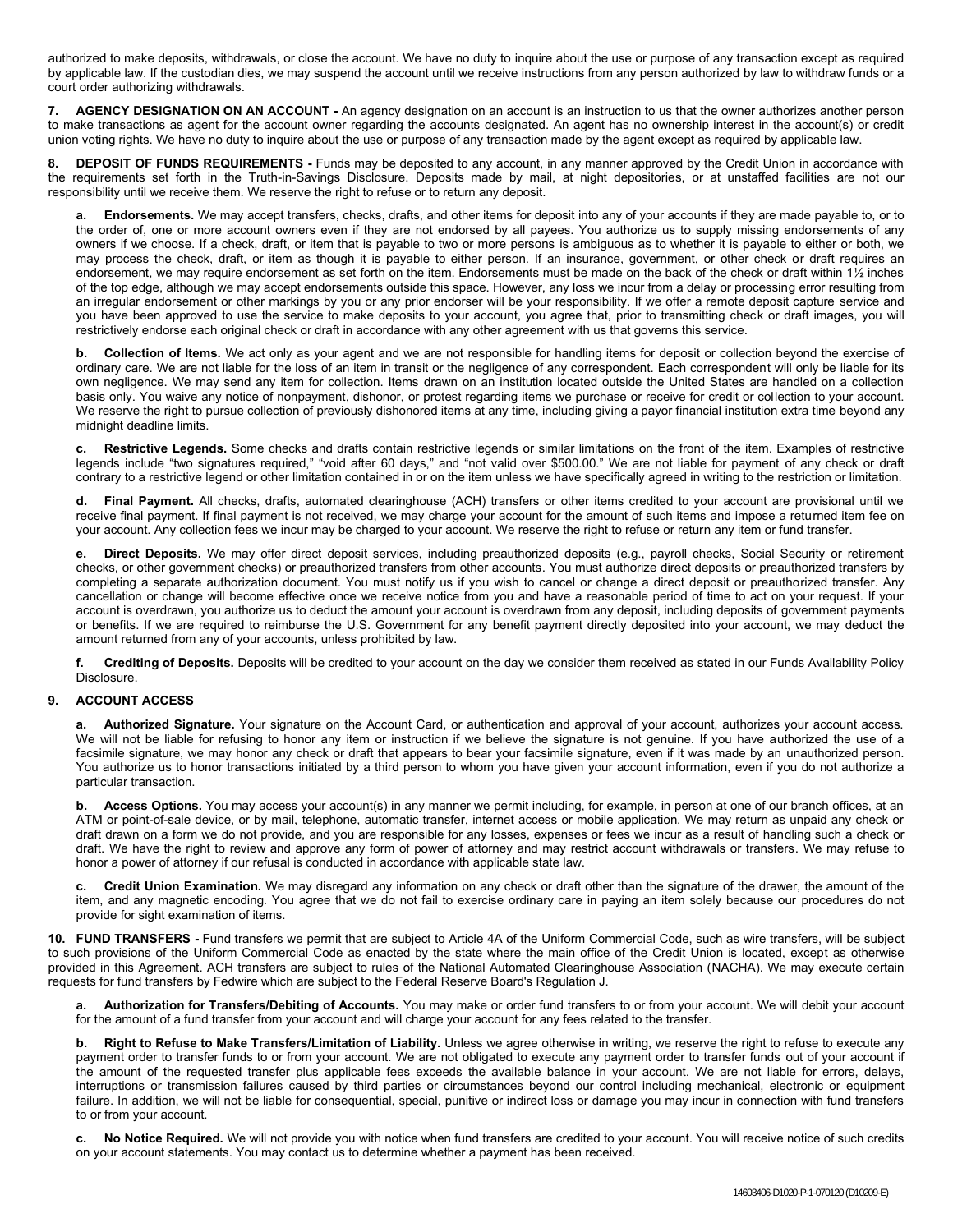**d. Interest Payments.** If we fail to properly execute a payment order and such action results in a delay in payment to you, we will pay you dividends or interest, whichever applies to your account, for the period of delay as required by applicable law. You agree that the dividend or interest rate paid to you will be based on the lowest nominal dividend or interest rate we were paying on any account during that period.

**e. Provisional Credit for ACH Transactions.** We may provisionally credit your account for an ACH transfer before we receive final settlement. If we do not receive final settlement, we may reverse the provisional credit or require you to refund us the amount provisionally credited to your account, and the party originating the transfer will not be considered to have paid you.

Payment Order Processing and Cut-off Times. Payment orders we accept will be executed within a reasonable time of receipt. Unless we have agreed otherwise in writing, a payment order may not necessarily be executed on the date it is received or on a particular date you specify. Cutoff times may apply to the receipt, execution and processing of fund transfers, payment orders, cancellations, and amendments. Fund transfers, payment orders, cancellations, and amendments received after a cut-off time may be treated as having been received on the next fund transfer business day. Information about any cut-off times is available upon request. From time to time, we may need to temporarily suspend processing of a transaction for greater scrutiny or verification in accordance with applicable law. This action may affect settlement or availability of the transaction.

**g. Identifying Information.** If your payment order identifies the recipient and any financial institution by name and account or other identifying number, the Credit Union and any other financial institutions facilitating the transfer may rely strictly on the account or other identifying number, even if the number identifies a different person or financial institution.

**h. Amendments and Cancellations of Payment Orders.** Any account owner may amend or cancel a payment order regardless of whether that person initiated the order. We may refuse requests to amend or cancel a payment order that we believe will expose the Credit Union to liability or loss. Any request to amend or cancel a payment order that we accept will be processed within a reasonable time after it is received. You agree to hold us harmless from and indemnify us for all losses and expenses resulting from any actual or attempted amendment or cancellation of a payment order.

**i. Security Procedures.** We may require you to follow a security procedure to execute, amend or cancel a payment order so that we may verify the authenticity of the order, amendment or cancellation. You agree that the security procedure established by separate agreement between you and the Credit Union is commercially reasonable. If you refuse to follow a commercially reasonable security procedure that we offer, you agree to be bound by any payment order, whether authorized or not, that is issued in your name and accepted by us in good faith in accordance with the security procedure you choose.

**j. Duty to Report Unauthorized or Erroneous Fund Transfers.** You must exercise ordinary care to identify and report unauthorized or erroneous fund transfers on your account. You agree that you will review your account(s) and periodic statement(s). You further agree you will notify us of any unauthorized or erroneous transfers within the time frames described in the "Statements" section of this Agreement.

**k. Recording Telephone Requests.** You agree that we may record payment order, amendment and cancellation requests as permitted by applicable law.

**l. Remittance Transfers.** A "remittance transfer" is an electronic transfer of funds of more than \$15.00 which is requested by a sender and sent to a designated recipient in a foreign country by a remittance transfer provider. If we act as a remittance transfer provider and conduct a remittance transfer(s) on your behalf, the transaction(s) will be governed by 12 C.F.R. part 1005, subpart B - Requirements for remittance transfers. Terms applicable to such transactions may vary from those disclosed herein and will be disclosed to you at the time such services are requested and rendered in accordance with applicable law.

**11. ACCOUNT RATES AND FEES -** We pay account earnings and assess fees against your account as set forth in the Truth-in-Savings Disclosure and Schedule of Fees and Charges. We may change the Truth-in-Savings Disclosure or Schedule of Fees and Charges at any time and will notify you as required by law.

## **12. TRANSACTION LIMITATIONS**

**a. Withdrawal Restrictions.** We will pay checks or drafts, permit withdrawals, and make transfers from the available balance in your account. The availability of funds in your account may be delayed as described in our Funds Availability Policy Disclosure. We may also pay checks or drafts, permit withdrawals, and make transfers when you have an insufficient available balance in your account if you have established an overdraft protection plan or, if you do not have such a plan with us, in accordance with our overdraft payment policy.

We may refuse to allow a withdrawal in some situations and will advise you accordingly if, for example: (1) there is a dispute between account owners (unless a court has ordered the Credit Union to allow the withdrawal); (2) a legal garnishment or attachment is served; (3) the account secures any obligation to us; (4) required documentation has not been presented; or (5) you fail to repay a credit union loan on time. We may require you to give written notice of 7 to 60 days before any intended withdrawals.

**b. Transfer Limitations.** We may limit the dollar amount or the number of transfers from your account. Please consult your Truth-in-Savings Disclosure or your Electronic Fund Transfers Agreement and Disclosure.

**13. CERTIFICATE ACCOUNTS -** Any term share, share certificate, time deposit or certificate of deposit account (certificate account), whichever we offer as allowed by applicable federal or state law, is subject to the terms of this Agreement, the Truth-in-Savings Disclosure, the Account Receipt for each account, and any other documents we provide for the account, the terms of which are incorporated herein by reference.

## **14. OVERDRAFTS**

**a. Payment of Overdrafts.** If, on any day, the available balance in your share or deposit account is not sufficient to pay the full amount of a check, draft, transaction, or other item, plus any applicable fee, that is posted to your account, we may return the item or pay it, as described below. The Credit Union's determination of an insufficient available account balance may be made at any time between presentation and the Credit Union's midnight deadline with only one review of the account required. We do not have to notify you if your account does not have a sufficient available balance in order to pay an item. Your account may be subject to a fee for each item regardless of whether we pay or return the item. We may charge a fee each time an item is submitted or resubmitted for payment; therefore, you may be assessed more than one fee as a result of a returned item and resubmission(s) of the returned item.

If we offer standard overdraft services, this service allows us to authorize payment for the following types of transactions regardless of whether your share or deposit account has sufficient funds: (1) share drafts/checks and other transactions made using your checking account, except as otherwise described below; (2) automatic bill payments; (3) and ACH transactions. For ATM and one-time debit card transactions, you must affirmatively consent to such coverage. Without your consent, the Credit Union may not authorize and pay an ATM or one-time debit card transaction that will result in insufficient funds in your account. If you have established a service linking your share or deposit account with other individual or joint accounts, you authorize us to transfer funds from another account of yours to cover an insufficient item, including transfers from a share or deposit account, an overdraft line-of-credit account, or other account you so designate. Services and fees for these transactions are shown in the document the Credit Union uses to capture your affirmative consent and the Schedule of Fees and Charges.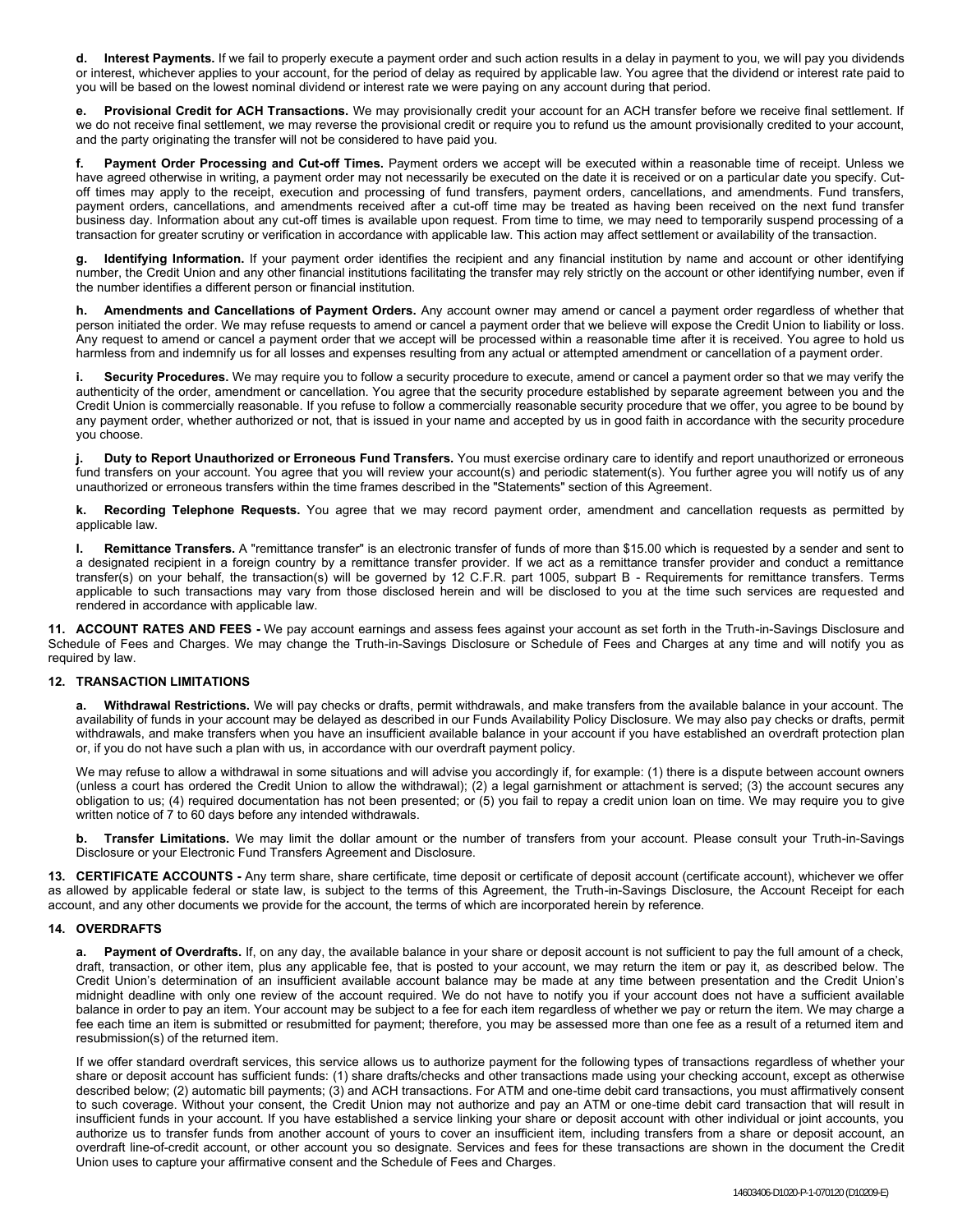Except as otherwise agreed in writing, if we exercise our right to use our discretion to pay such items that result in an insufficiency of funds in your account, we do not agree to pay them in the future and may discontinue coverage at any time without notice. If we pay these items or impose a fee that results in insufficient funds in your account, you agree to pay the insufficient amount, including the fee assessed by us, in accordance with our standard overdraft services or any other service you may have authorized with us or, if you do not have such protections with us, in accordance with any overdraft payment policy we have, as applicable.

**b. How Transactions are Posted to Your Account.** Basically, there are two types of transactions that affect your account: credits (deposits of money into your account) and debits (payments out of your account). It is important to understand how each is applied to your account so that you know how much money you have and how much is available to you at any given time. This section explains generally how and when we post transactions to your account.

**Credits.** Deposits are generally added to your account when we receive them. However, in some cases when you deposit a check, the full amount of the deposit may not be available to you at the time of deposit. Please refer to the Funds Availability Policy Disclosure for details regarding the timing and availability of funds from deposits.

**Debits.** There are several types of debit transactions. Common debit transactions are generally described below. Keep in mind that there are many ways transactions are presented for payment by merchants, and we are not necessarily in control of when transactions are received.

- **• Checks.** When you write a check, it is processed through the Federal Reserve system. We receive data files of cashed checks from the Federal Reserve each day. The checks drawn on your account are compiled from these data files and paid each day. We process the payments from low to high dollar value.
- **• ACH Payments.** We receive data files every day from the Federal Reserve with Automated Clearing House (ACH) transactions. These include, for example, automatic bill payments you have authorized. ACH transactions for your account are posted throughout the day in order of receipt.
- **• PIN-Based Debit Card Purchase Transactions.** These are purchase transactions using your debit card for which a merchant may require you to enter your personal identification number (PIN) at the time of sale. They are processed through a PIN debit network. These transactions are similar to ATM withdrawal transactions because the money is usually deducted from your account immediately at the time of the transaction. However, depending on the merchant, a PIN-based transaction may not be immediately presented for payment.
- **• Signature-Based Debit Card Purchase Transactions.** These are purchase transactions using your debit card that are processed through a signature-based network. Rather than entering a PIN, you typically sign for the purchase; however, merchants may not require your signature for certain transactions. Merchants may seek authorization for these types of transactions. The authorization request places a hold on funds in your account when the authorization is completed. The "authorization hold" will reduce your available balance by the amount authorized but will not affect your actual balance. The transaction is subsequently processed by the merchant and submitted to us for payment. This can happen hours or sometimes days after the transaction, depending on the merchant and its payment processor. These payment requests are received in real time throughout the day and are posted to your account when they are received.

The amount of an authorization hold may differ from the actual payment because the final transaction amount may not yet be known to the merchant when you present your card for payment. For example, if you use your debit card at a restaurant, a hold will be placed in an amount equal to the bill presented to you; but when the transaction posts, it will include any tip that you may have added to the bill. This may also be the case where you present your debit card for payment at gas stations, hotels and certain other retail establishments. We cannot control how much a merchant asks us to authorize, or when a merchant submits a transaction for payment.

This is a general description of certain types of transactions. These practices may change, and we reserve the right to pay items in any order we choose as permitted by law.

**c. Understanding Your Account Balance.** Your checking account has two kinds of balances: the actual balance and the available balance. Your actual balance reflects the full amount of all deposits to your account as well as payment transactions that have been posted to your account. It does not reflect checks you have written and are still outstanding or transactions that have been authorized but are still pending. Your available balance is the amount of money in your account that is available for you to use. Your available balance is your actual balance less: (1) holds placed on deposits; (2) holds on debit card or other transactions that have been authorized but are not yet posted; and (3) any other holds, such as holds related to pledges of account funds and minimum balance requirements or to comply with court orders. We use your available balance to determine whether there are sufficient funds in your account to pay items, including checks and drafts, as well as ACH, debit card and other electronic transactions. Pending transactions and holds placed on your account may reduce your available balance and may cause your account to become overdrawn regardless of your actual balance. In such cases, subsequent posting of the pending transactions may further overdraw your account and be subject to additional fees. You should assume that any item which would overdraw your account based on your available balance may create an overdraft. You may check your available balance online at www.snofalls.com, at an ATM, by visiting a credit union branch or by calling us at (425) 888-4004.

**15. POSTDATED AND STALEDATED CHECKS OR DRAFTS -** You agree not to issue any check or draft that is payable on a future date (postdated). If you do draw or issue a check or draft that is postdated and we pay it before that date, you agree that we shall have no liability to you for such payment. You agree not to deposit checks, drafts, or other items before they are properly payable. We are not obligated to pay any check or draft drawn on your account that is presented more than six months past its date; however, if the check or draft is paid against your account, we will have no liability for such payment.

## **16. STOP PAYMENT ORDERS**

**a. Stop Payment Order Request.** Any owner may request a stop payment order on any check or draft drawn on the owner's account. To be binding, the order must accurately describe the check or draft, including the exact account number, check or draft number, and amount of the check or draft. This exact information is necessary for the Credit Union to identify the check or draft. If we receive incorrect or incomplete information, we will not be responsible for failing to stop payment on the check or draft. In addition, we must receive sufficient advance notice of the stop payment order to allow us a reasonable opportunity to act on it. If we recredit your account after paying a check or draft over a valid and timely stop payment order, you agree to sign a statement describing the dispute with the payee, to assign to us all of your rights against the payee or other holders of the check or draft, and to assist us in any legal action.

Stop payment orders for preauthorized debit transactions from your account are governed by Regulation E. Please refer to the Electronic Fund Transfers Agreement and Disclosure for rules regarding stop payments on preauthorized debit transactions.

**b. Duration of Order.** You may make an oral stop payment order which will lapse within 14 calendar days unless you confirm it in writing, or in a record if allowed by applicable law, within that time. A written stop payment order is effective for six months and may be renewed for additional sixmonth periods by submitting a renewal request in writing, or in a record if allowed by applicable law, before the stop payment order then in effect expires. We do not have to notify you when a stop payment order expires.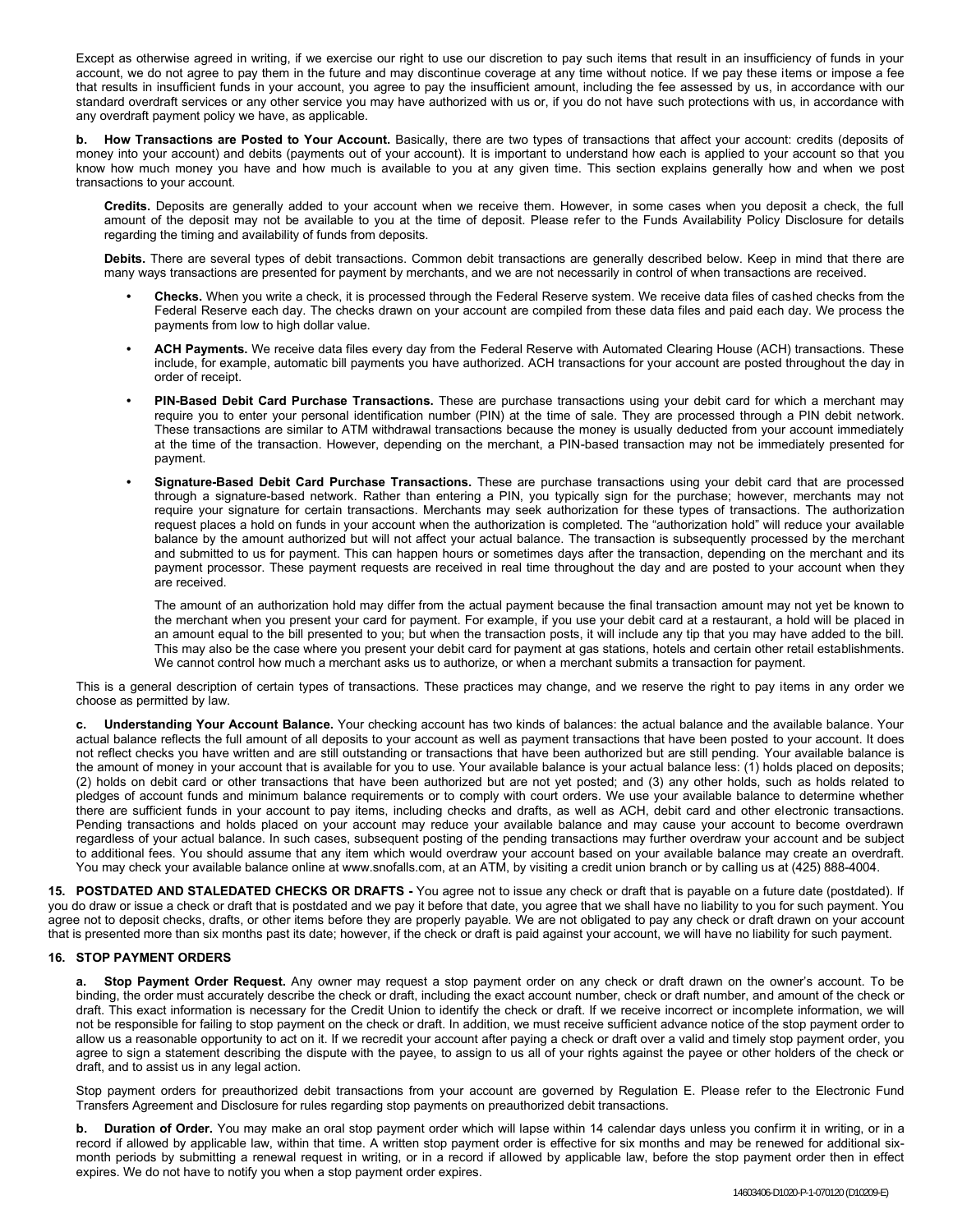**c. Liability.** Fees for stop payment orders are set forth in the Truth-in-Savings Disclosure or Schedule of Fees and Charges. You may not stop payment on any certified check, cashier's check, teller's check, or any other check, draft, or payment guaranteed by us. Although payment of an item may be stopped, you may remain liable to any item holder, including us. You agree to indemnify and hold the Credit Union harmless from all costs, including attorney's fees and all damages or claims related to our refusal to pay an item, as well as claims of any joint account owner or of any payee or endorsee for failing to stop payment of an item as a result of incorrect information provided by you.

**17. CREDIT UNION LIABILITY -** If we do not properly complete a transaction according to this Agreement, we will be liable for your losses or damages not to exceed the amount of the transaction, except as otherwise provided by law. We will not be liable if, for example: (1) your account contains an insufficient available balance for the transaction; (2) circumstances beyond our control prevent the transaction; (3) your loss is caused by your or another financial institution's negligence; or (4) your account funds are subject to legal process or other claim. We will not be liable for consequential damages, except liability for wrongful dishonor. We are not responsible for a check or draft that is paid by us if we acted in a commercially reasonable manner and exercised ordinary care. We exercise ordinary care if our actions or nonactions are consistent with applicable state law, Federal Reserve regulations and operating letters, clearinghouse rules, and general financial institution practices followed in the area we serve. You grant us the right, in making payments of deposited funds, to rely exclusively on the form of the account and the terms of this Agreement. Any conflict regarding what you and our employees say or write will be resolved by reference to this Agreement.

**18. CHECKS OR DRAFTS PRESENTED FOR PAYMENT IN PERSON -** We may refuse to accept any check or draft drawn on your account that is presented for payment in person. Such refusal shall not constitute a wrongful dishonor of the check or draft, and we shall have no liability for refusing payment. If we agree to cash a check or draft that is presented for payment in person, we may require the presenter to pay a fee. Any applicable check or draft cashing fees are stated in the Schedule of Fees and Charges.

**19. REMOTELY CREATED CHECKS OR DRAFTS -** For purposes of this paragraph, "account" means a transaction account, credit account, or any other account on which checks or drafts may be drawn. A remotely created check or draft is a check or draft created by someone other than the person on whose account the check or draft is drawn. A remotely created check or draft is generally created by a third party payee as authorized by the owner of the account on which the check or draft is drawn. Authorization is usually made over the telephone or through online communication. The owner of the account does not sign a remotely created check or draft. In place of the owner's signature, the remotely created check or draft usually bears a statement that the owner authorized the check or draft or bears the owner's printed or typed name. If you authorize a third party to draw a remotely created check or draft against your account, you may not later revoke or change your authorization. It is your responsibility to resolve any authorization issues directly with the third party. We are not required to credit your account and may charge against your account any remotely created check or draft for which the third party has proof of your authorization.

**20. PLEDGE, RIGHT OF OFFSET AND STATUTORY LIEN -** Unless prohibited by law, you pledge and grant as security for all obligations you may have now or in the future, except obligations secured by your principal residence, all shares and dividends and all deposits and interest, if any, in all accounts you have with us now and in the future. If you pledge a specific dollar amount in your account(s) for a loan, we will freeze the funds in your account(s) to the extent of the outstanding balance of the loan or, if greater, the amount of the pledge if the loan is a revolving loan. Otherwise, funds in your pledged account(s) may be withdrawn unless you are in default. You agree we have the right to offset funds in any of your accounts against the obligation owed to us. Federal or state law (depending upon whether we have a federal or state charter) gives us a lien on all shares and dividends and all deposits and interest, if any, in accounts you have with us now and in the future. Except as limited by federal or state law, the statutory lien gives us the right to apply the balance of all your accounts to any obligation on which you are in default. After you are in default, we may exercise our statutory lien rights without further notice to you.

**Your pledge and our statutory lien rights will allow us to apply the funds in your account(s) to what you owe when you are in default, except as limited by federal or state law.** If we do not apply or offset the funds in your account(s) to satisfy your obligation, we may place an administrative freeze on your account(s) in order to protect our statutory lien rights and may apply or offset the funds in your account(s) to the amount you owe us at a later time. The statutory lien and your pledge do not apply to any Individual Retirement Account or any other account that would lose special tax treatment under federal or state law if given as security. By not enforcing our right to apply or offset funds in your account(s) to your obligations that are in default, we do not waive our right to enforce these rights at a later time.

**21. LEGAL PROCESS -** If any legal action is brought against your account, we may pay out funds according to the terms of the action or refuse any payout until the dispute is resolved, as permitted by law. Any expenses or attorney fees we incur responding to legal process may be charged against your account without notice, unless prohibited by law. Any legal process against your account is subject to our lien and security interest.

**22. ACCOUNT INFORMATION -** Upon request, we will give you the name and address of each agency from which we obtain a credit report regarding your account. We agree not to disclose account information to third parties except when: (1) it is necessary to complete a transaction; (2) the third party seeks to verify the existence or condition of your account in accordance with applicable law; (3) such disclosure complies with the law or a government agency or court order; or (4) you give us written permission.

## **23. NOTICES**

**a. Name or Address Changes.** You are responsible for notifying us of any name or address change. The Credit Union is only required to attempt to communicate with you at the most recent address you have provided to us. We may require all name and address changes to be provided in writing. If we attempt to locate you, we may impose a service fee as set forth in the Truth-in-Savings Disclosure or Schedule of Fees and Charges.

**b.** Notice of Amendments. Except as prohibited by applicable law, we may change the terms of this Agreement at any time. We will notify you, in a manner we deem appropriate under the circumstances, of any changes in terms, rates or fees as required by law. We reserve the right to waive any terms of this Agreement. Any such waiver shall not affect our right to future enforcement.

**c. Effect of Notice.** Any written notice you give us is effective when we receive it. Any written notice we give to you is effective when it is provided electronically or is deposited in the U.S. mail, postage prepaid and addressed to you at your statement mailing address, and will be effective whether or not received by you. Notice to any account owner is considered notice to all account owners.

**d. Electronic Notices.** If you have agreed to receive notices electronically, we may send you notices electronically and discontinue mailing paper notices to you until you notify us that you wish to reinstate receiving paper notices.

**24. TAXPAYER IDENTIFICATION NUMBER AND BACKUP WITHHOLDING -** You agree that we may withhold taxes from any dividends or interest earned on your account as required by federal, state or local law or regulations. Your failure to furnish a correct Taxpayer Identification Number (TIN) or meet other requirements may result in backup withholding. If your account is subject to backup withholding, we must withhold and pay to the Internal Revenue Service a percentage of dividends, interest, and certain other payments. If you fail to provide your TIN within a reasonable time we may close your account and return the balance to you, less any applicable service fees.

## **25. STATEMENTS**

**a. Contents.** If we provide a periodic statement for your account, you will receive a periodic statement that shows the transactions and activity on your account during the statement period as required by applicable law. If a periodic statement is provided, you agree that only one statement is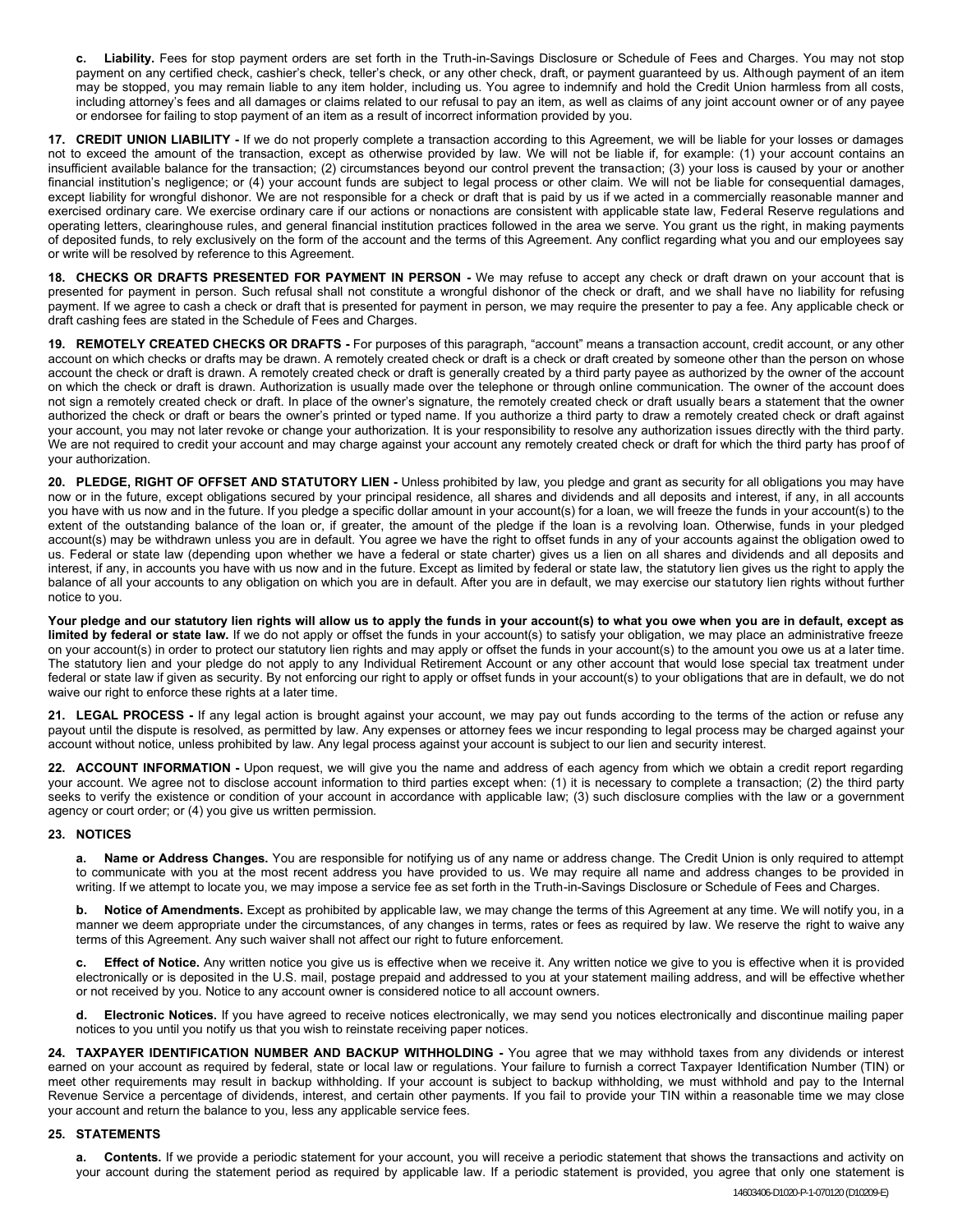necessary for joint accounts. For share draft or checking accounts, you understand and agree that your original check or draft, when paid, becomes property of the Credit Union and may not be returned to you, but copies of the check or draft may be retained by us or by payable-through financial institutions and may be made available upon your request. You understand and agree that statements are made available to you on the date they are mailed to you or, if you have requested, on the date they are made available to you electronically. You also understand and agree that checks, drafts, or copies thereof are made available to you on the date the statement is mailed to you or is provided to you electronically, even if the checks or drafts do not accompany the statement.

**b. Examination.** You are responsible for promptly examining each statement upon receiving it and reporting any irregularities to us. If you fail to report any irregularities such as forged, altered, unauthorized, unsigned, or otherwise fraudulent items drawn on your account, erroneous payments or transactions, or other discrepancies that are reflected on your statement within 33 days of the date we sent or otherwise provided the statement to you, we will not be responsible for your loss. We also will not be liable for any items that are forged or altered in a manner not detectable by a reasonable person, including the unauthorized use of facsimile signature equipment.

Unauthorized electronic fund transfers governed by Regulation E are subject to different reporting periods. Please refer to the Electronic Fund Transfers Agreement and Disclosure for reporting requirements pertaining to electronic fund transfers.

**c. Notice to Credit Union.** You agree that the Credit Union's retention of checks or drafts does not alter or waive your responsibility to examine your statements or the time limit for notifying us of any errors. The statement will be considered correct for all purposes, and we will not be liable for any payment made or charge to your account unless you notify us in writing within the above time limit for notifying us of any errors. If you fail to receive a periodic statement, you agree to notify us within 14 days of the time you regularly receive a statement.

**d. Address.** If we mail you a statement, we will send it to the last known address shown in our records. If you have requested to receive your statement electronically, we will send the statement or notice of statement availability to the last e-mail address shown in our records.

**26. INACTIVE ACCOUNTS -** As allowed by applicable law, we may classify your account as inactive or dormant and assess a fee if you have not made any transactions in your account over a specified period of time. The period of inactivity, the fee for servicing an inactive or dormant account, and the minimum balance required to avoid the service fee, if any, are set forth in our Schedule of Fees and Charges. You authorize us to transfer funds from another account of yours to cover any service fees, if applicable. To the extent allowed by law, we reserve the right to transfer the account funds to an account payable or reserve account and to suspend any further account statements. If a deposit or withdrawal has not been made on the account and we have had no other sufficient contact with you within the period specified by state law, the account will then be presumed to be abandoned. Funds in abandoned accounts will be reported and remitted in accordance with state law. Once funds have been turned over to the state, we have no further liability to you for such funds. If you choose to reclaim such funds, you must apply to the appropriate state agency.

**27. SPECIAL ACCOUNT INSTRUCTIONS -** You may request that we facilitate certain trust, will, or court-ordered account arrangements. However, because we do not give legal advice, we cannot counsel you as to which account arrangement most appropriately meets the specific requirements of your trust, will, or court order. You and any surviving owner or beneficiary agree to indemnify and hold the Credit Union harmless from any claim or liability asserted against the Credit Union as a result of the disposition of funds in reliance on this Agreement and any account designations of yours. If you ask us to follow any instructions that we believe might expose us to claims, lawsuits, expenses, liabilities, or damages, whether directly or indirectly, we may refuse to follow your instructions or may require you to indemnify us or post a bond or provide us with other protection. We may require that account changes requested by you, or any account owner, such as adding or closing an account or service, be evidenced by a signed Account Change Card or other document which evidences a change to an account and accepted by us.

**28. TERMINATION OF ACCOUNT -** We may terminate your account at any time without notice to you or may require you to close your account and apply for a new account if, for example: (1) there is a change in owners or authorized signers; (2) there has been a forgery or fraud reported or committed involving your account; (3) there is a dispute as to the ownership of the account or of the funds in the account; (4) any checks or drafts are lost or stolen; (5) there are excessive returned unpaid items not covered by an overdraft protection plan; (6) there has been any misrepresentation or any other abuse of any of your accounts; (7) we reasonably deem it necessary to prevent a loss to us; or (8) as otherwise permitted by law. You may terminate an individual account by giving written notice. We reserve the right to require the consent of all owners to terminate a joint account. We are not responsible for payment of any check, draft, withdrawal, transaction, or other item after your account is terminated; however, if we pay an item after termination, you agree to reimburse us.

**29. TERMINATION OF MEMBERSHIP; LIMITATION OF SERVICES -** You may terminate your membership by giving us written notice or by withdrawing your minimum required membership share, if any, and closing all of your accounts. You may be expelled from membership for any reason allowed by applicable law. We may restrict account access and services without notice to you when your account is being misused; you have demonstrated conduct which is abusive in nature; as outlined in any policy we have adopted regarding restricting services; or as otherwise permitted by law.

**30. DEATH OF ACCOUNT OWNER -** You irrevocably waive the right to dispose of, by an existing or future will, any account owned as a Joint Account With Rights of Survivorship and/or any account for which you have named Payable on Death (POD) beneficiary(ies). You agree that upon your death, your account will be payable in accordance with any existing account designations and the terms of this Agreement. We may honor all transfer orders, withdrawals, deposits, and other transactions on an account until we know of a member's death. Even with such knowledge, we may continue to pay checks or drafts or honor other payments or transfer orders authorized by the deceased member for a period of ten days after the member's death unless we receive instructions from any person claiming an interest in the account to stop payment on the checks, drafts, or other items. We may require anyone claiming a deceased owner's account funds to indemnify us for any losses resulting from our honoring that claim. This Agreement will be binding upon any heirs or legal representatives of any account owner.

**31. UNLAWFUL INTERNET GAMBLING AND OTHER ILLEGAL ACTIVITIES -** You agree that you are not engaged in unlawful internet gambling or any other illegal activity. You agree that you will not use any of your accounts, access devices or services for unlawful internet gambling or other illegal activities. We may terminate your account relationship if you engage in unlawful internet gambling or other illegal activities.

**32. SEVERABILITY -** If a court holds any portion of this Agreement to be invalid or unenforceable, the remainder of this Agreement shall not be invalid or unenforceable and will continue in full force and effect. All headings are intended for reference only and are not to be construed as part of the Agreement.

**33. ENFORCEMENT -** You are liable to us for any losses, costs, or expenses we incur resulting from your failure to follow this Agreement. You authorize us to deduct any such losses, costs, or expenses from your account without prior notice to you. If we bring a legal action to collect any amount due under or to enforce this Agreement, we shall be entitled, subject to applicable law, to payment of reasonable attorney's fees and costs, including fees on any appeal, bankruptcy proceedings, and any post judgment collection actions.

**34. GOVERNING LAW -** This Agreement is governed by the following, as amended from time to time: the Credit Union's bylaws; local clearinghouse and other payment system rules; federal laws and regulations, including applicable principles of contract law; and the laws and regulations of the state of Washington. As permitted by applicable law, you agree that any legal action regarding this Agreement shall be brought in the county in which the Credit Union is located.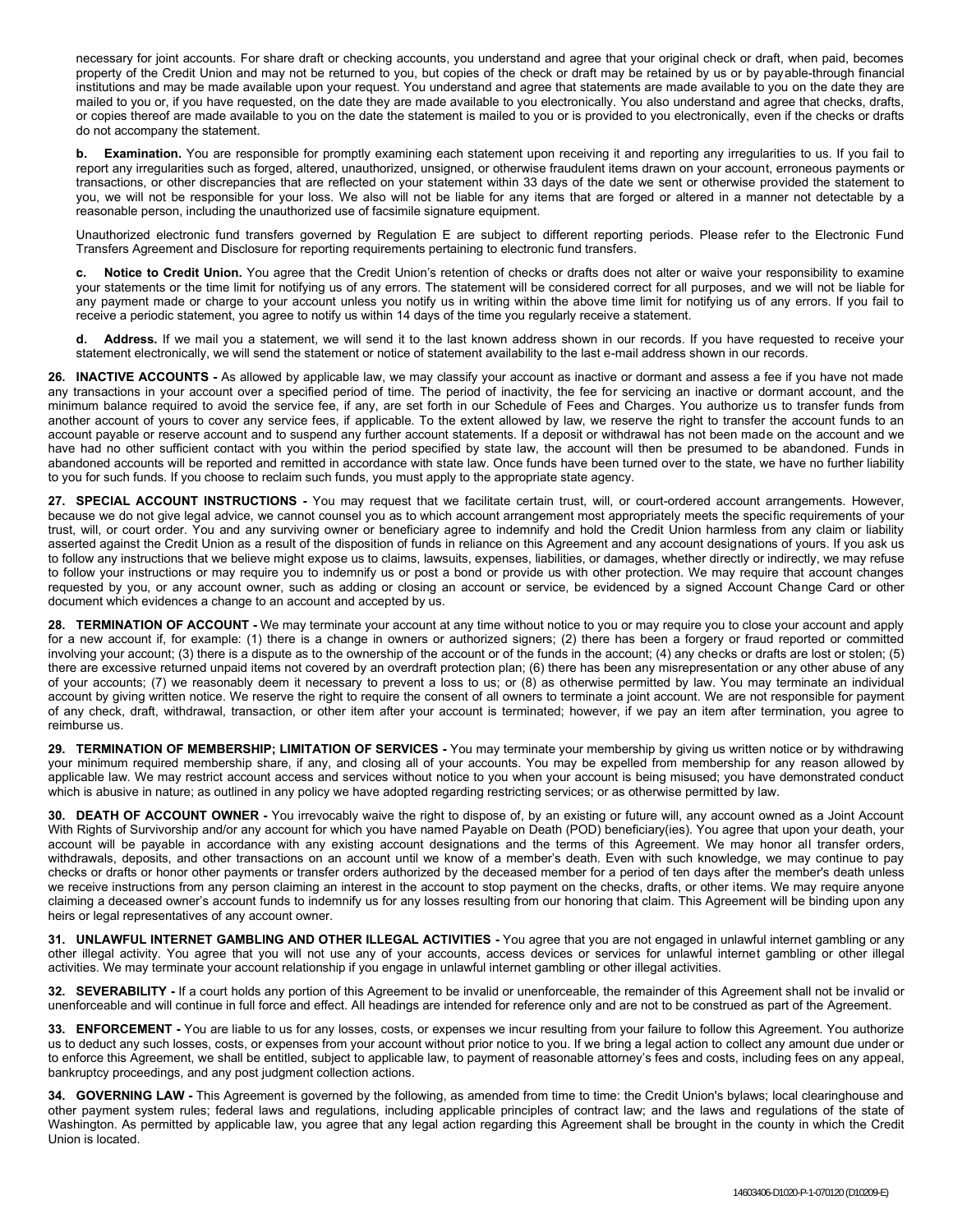**35. NEGATIVE INFORMATION NOTICE - We may report information about your loan, share, or deposit accounts to credit bureaus. Late payments, missed payments, or other defaults on your accounts may be reflected in your credit report.**

**36. MONITORING AND RECORDING COMMUNICATIONS -** We may monitor and record communications between you and us, including telephone conversations, electronic messages, electronic records, or other data transmissions that affect your accounts or other products and services. Except as otherwise prohibited by applicable law, you agree we may monitor and record such communications without your approval or further notice to you.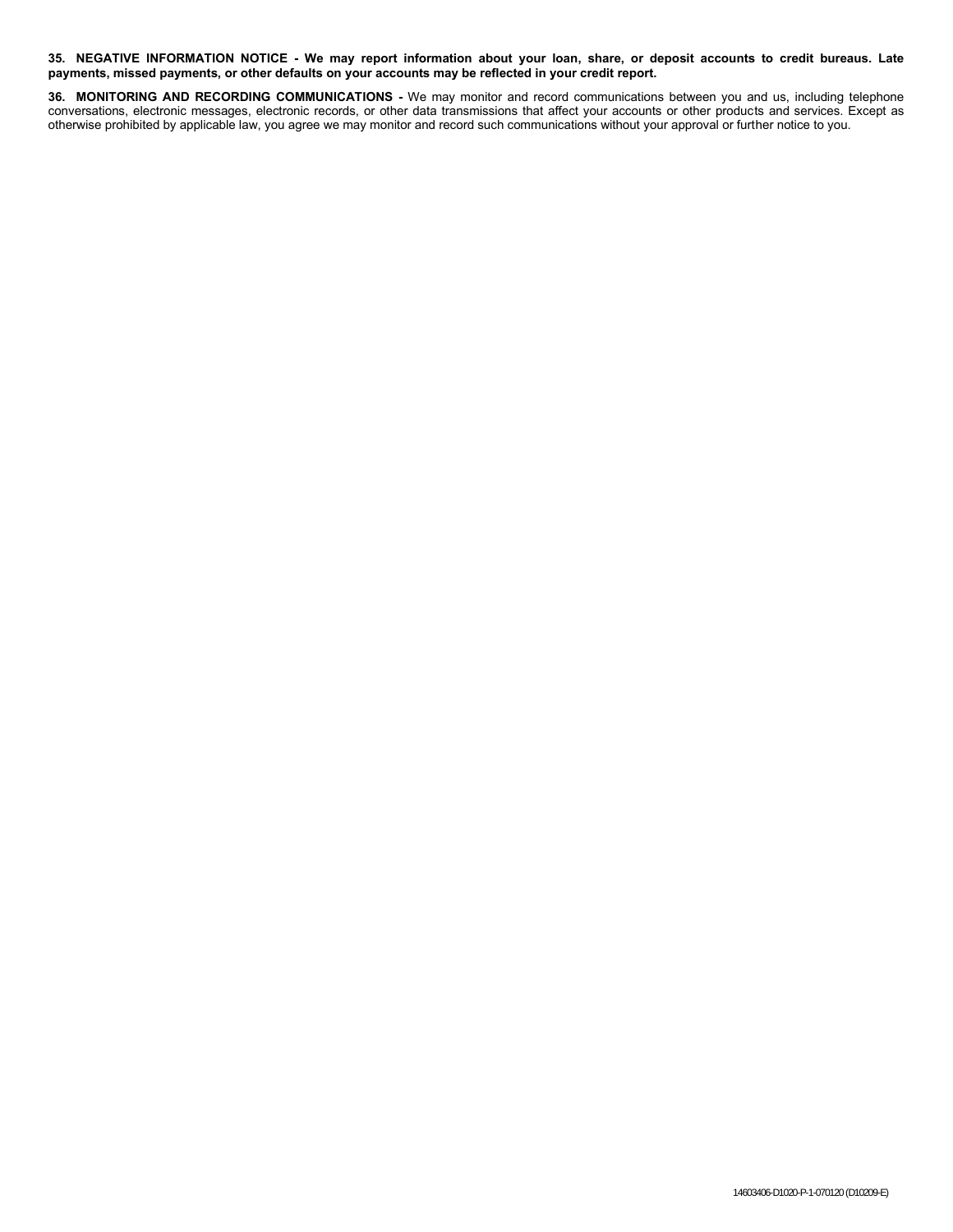## **FUNDS AVAILABILITY POLICY DISCLOSURE**

This Disclosure describes your ability to withdraw funds at Sno Falls Credit Union. It only applies to the availability of funds in transaction accounts. The Credit Union reserves the right to delay the availability of funds deposited to accounts that are not transaction accounts for periods longer than those disclosed in this policy. Please ask us if you have a question about which accounts are affected by this policy.

**1. GENERAL POLICY —** Our policy is to make funds from your cash and check deposits available to you on the next business day after we receive your deposit. Electronic direct deposits will be available on the day we receive the deposit. Once they are available, you can withdraw the funds in cash and we will use the funds to pay checks that you have written. For determining the availability of your deposits, every day is a business day, except Saturdays, Sundays, and federal holidays. If you make a deposit before 5:00 p.m. on a business day that we are open, we will consider that day to be the day of your deposit. However, if you make a deposit after our cutoff hour or on a day we are not open, we will consider that the deposit was made on the next business day we are open.

**2. RESERVATION OF RIGHT TO HOLD —** In some cases, we will not make all of the funds that you deposit by check available to you on the next business day that we receive your deposit. Funds may not be available until the second business day after the day of your deposit. However, the first \$225.00 of your deposit will be available on the first business day after the day of your deposit. If we are not going to make all of the funds from your deposit available on the next business day, we will notify you at the time you make your deposit. We will also tell you when the funds will be available. If your deposit is not made directly to one of our employees or if we decide to take this action after you have left the premises, we will mail you the notice by the next business day after we receive your deposit. If you will need the funds from a deposit right away, you should ask us when the funds will be available.

**3. HOLDS ON OTHER FUNDS —** If we cash a check for you that is drawn on another financial institution, we may withhold the availability of a corresponding amount of funds that are already in your account. Those funds will be available at the time funds from the check we cashed would have been available if you had deposited it. If we accept for deposit a check that is drawn on another financial institution, we may make funds from the deposit available for withdrawal immediately but delay your availability to withdraw a corresponding amount of funds that you have on deposit in another account with us. The funds in the other account would then not be available for withdrawal until the time periods that are described elsewhere in this Disclosure for the type of check that you deposited.

**4. LONGER DELAYS MAY APPLY —** We may delay your ability to withdraw funds deposited by check into your account an additional number of days for these reasons:

- We believe a check you deposit will not be paid.
- You deposit checks totaling more than \$5,525.00 on any one (1) day.
- You redeposit a check that has been returned unpaid.
- You have overdrawn your account repeatedly in the last six (6) months.
- There is an emergency, such as failure of communications or computer equipment.

We will notify you if we delay your ability to withdraw funds for any of these reasons and we will tell you when the funds will be available. They will generally be available no later than the seventh business day after the day of your deposit.

**5. SPECIAL RULES FOR NEW ACCOUNTS —** If you are a new member, the following special rules will apply during the first 30 days your account is open.

Funds from electronic direct deposits to your account will be available on the day we receive the deposit. Funds from deposits of cash, wire transfers, and the first \$5,525.00 of a day's total deposits of cashier's, certified, teller's, traveler's, and federal, state, and local government checks will be available on the same business day that we receive your deposit if the deposit meets certain conditions. For example, the checks must be payable to you. The excess over \$5,525.00 will be available on the ninth business day after the day of your deposit. If your deposit of these checks (other than a U.S. Treasury check) is not made in person to one of our employees, the first \$5,525.00 will not be available until the second business day after the day of your deposit. Funds from all other check deposits will be available on the second business day after the day of your deposit.

**6. DEPOSITS AT NONPROPRIETARY ATMS —** Funds from any deposits (cash or checks) made at automated teller machines (ATMs) we do not own or operate will not be available until the fourth business day after the date of your deposit. This rule does not apply at ATMs that we own or operate. All ATMs that we own or operate are identified as our machines.

**7. DEPOSITS AT PROPRIETARY ATMS —** Funds from deposits (cash or checks or drafts) made at an ATM that we own or operate will be available by the second business day after the date of your deposit. However, the first \$225.00 of the deposit and funds from U.S. Treasury checks that are deposited to the account of the named payee will be available on the first business day following the day we receive your deposit. All ATMs that we own or operate are identified as our machines.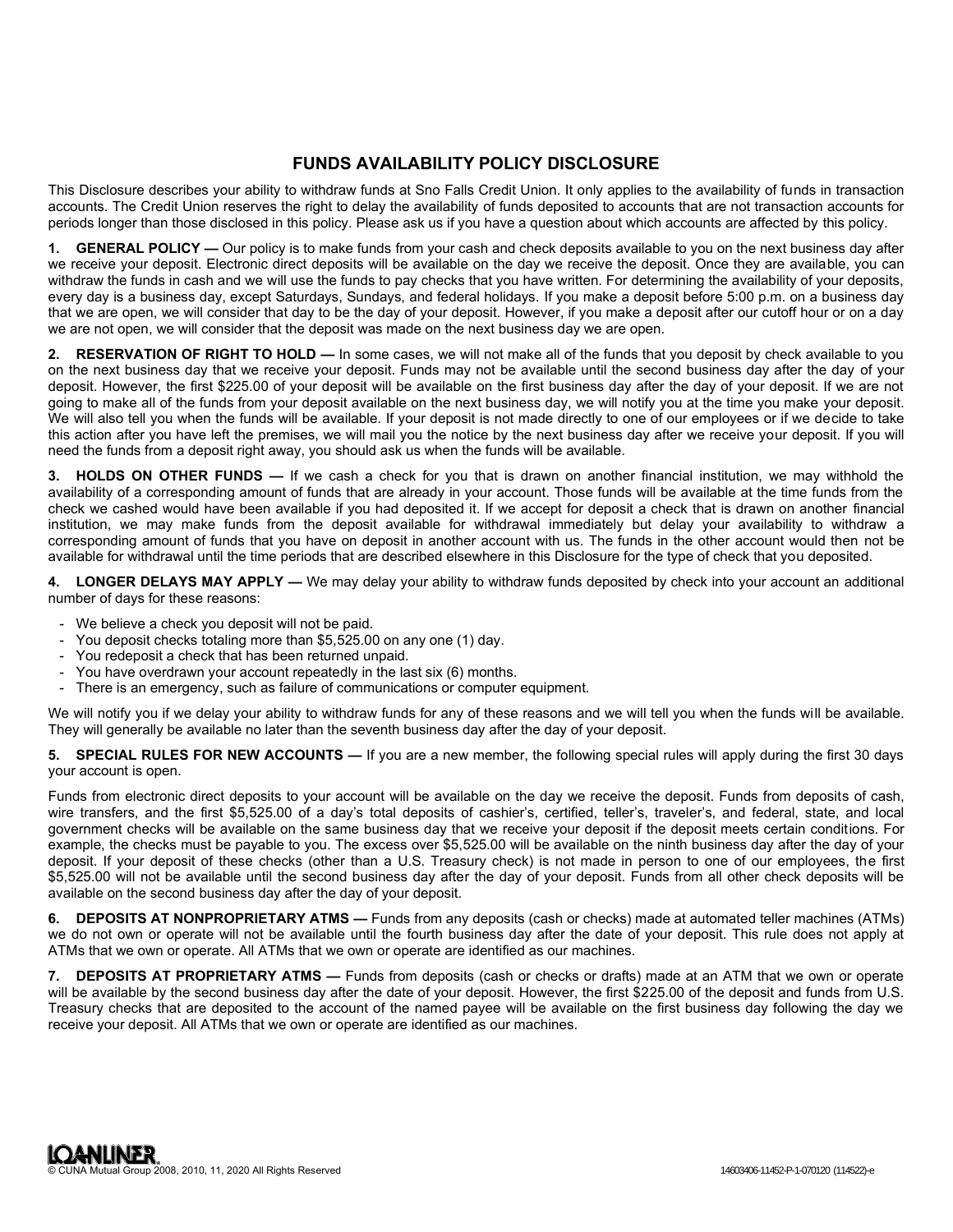## **ELECTRONIC FUND TRANSFERS AGREEMENT AND DISCLOSURE**

This Electronic Fund Transfers Agreement and Disclosure is the contract which covers your and our rights and responsibilities concerning the electronic fund transfers (EFT) services offered to you by Sno Falls Credit Union ("Credit Union"). In this Agreement, the words "you," "your," and "yours" mean those who sign the application or account card as applicants, joint owners, or any authorized users. The words "we," "us," and "our" mean the Credit Union. The word "account" means any one (1) or more savings and checking accounts you have with the Credit Union. Electronic fund transfers are electronically initiated transfers of money from your account through the EFT services described below. By signing an application or account card for EFT services, signing your card, or using any service, each of you, jointly and severally, agree to the terms and conditions in this Agreement and any amendments for the EFT services offered. Furthermore, electronic fund transfers that meet the definition of remittance transfers are governed by 12 C.F.R. part 1005, subpart B—Requirements for remittance transfers, and consequently, terms of this agreement may vary for those types of transactions. A "remittance transfer" is an electronic transfer of funds of more than \$15.00 which is requested by a sender and sent to a designated recipient in a foreign country by a remittance transfer provider. Terms applicable to such transactions may vary from those disclosed herein and will be disclosed to you at the time such services are requested and rendered in accordance with applicable law.

**1. EFT SERVICES —** If approved, you may conduct any one (1) or more of the EFT services offered by the Credit Union.

**a. Mastercard Debit Card.** If approved, you may use your Mastercard® card to purchase goods and services from participating merchants. However, you may not use your card to initiate any type of electronic gambling transactions through the Internet. If you wish to pay for goods or services over the Internet, you may be required to provide card number security information before you will be permitted to complete the transaction. You agree that you will not use your card for any transaction that is illegal under applicable federal, state, or local law. Funds to cover your card purchases will be deducted from your checking account. For ATM and one-time debit card transactions, you must consent to the Credit Union's overdraft protection plan in order for the transaction amount to be covered under the plan. Without your consent, the Credit Union may not authorize and pay an overdraft resulting from these types of transactions. Services and fees for overdrafts are shown in the document the Credit Union uses to capture the member's opt-in choice for overdraft protection and the Schedule of Fees and Charges.

For other types of transactions, if the balance in your account is not sufficient to pay the transaction amount, the Credit Union may pay the amount and treat the transaction as a request to transfer funds from other deposit accounts, approved overdraft protection accounts, or loan accounts that you have established with the Credit Union. If you initiate a transaction that overdraws your account, you agree to make immediate payment of any overdrafts together with any service charges to the Credit Union. In the event of repeated overdrafts, the Credit Union may terminate all services under this Agreement. You may use your card and personal identification number (PIN) in ATMs of the Credit Union, STAR and PLUS® networks, and such other machines or facilities as the Credit Union may designate.

At the present time, you may also use your card to:

- Make deposits to your savings and checking accounts.
- Withdraw funds from your savings and checking accounts.
- Transfer funds from your savings and checking accounts.
- Obtain balance information for your savings and checking accounts.
- Make point-of-sale (POS) transactions with your card and personal identification number (PIN) to purchase goods or services at merchants that accept Mastercard.
- Order goods or services online or by mail or telephone from places that accept Mastercard.

The following limitations on Mastercard Debit Card transactions may apply:

- You may make 20 Mastercard Debit Card purchases per day.
- You may purchase up to a maximum of \$2,500.00 per day.
- You may make 15 cash withdrawals in any one (1) day from an ATM machine.
- You may withdraw up to a maximum of \$1,000.00 in any one (1) day from an ATM machine, if there are sufficient funds in your account.
- You may make 15 POS transactions in any one (1) day.
- You may purchase up to a maximum of \$1,000.00 from POS terminals per day, if there are sufficient funds in your account.
- You may transfer up to the available balance in your accounts at the time of the transfer.
- See Section 2 for transfer limitations that may apply to these transactions.
- Maximum cash withdrawal and POS combination is \$1,000.00. Maximum number of ATM withdrawal and POS transactions is 15.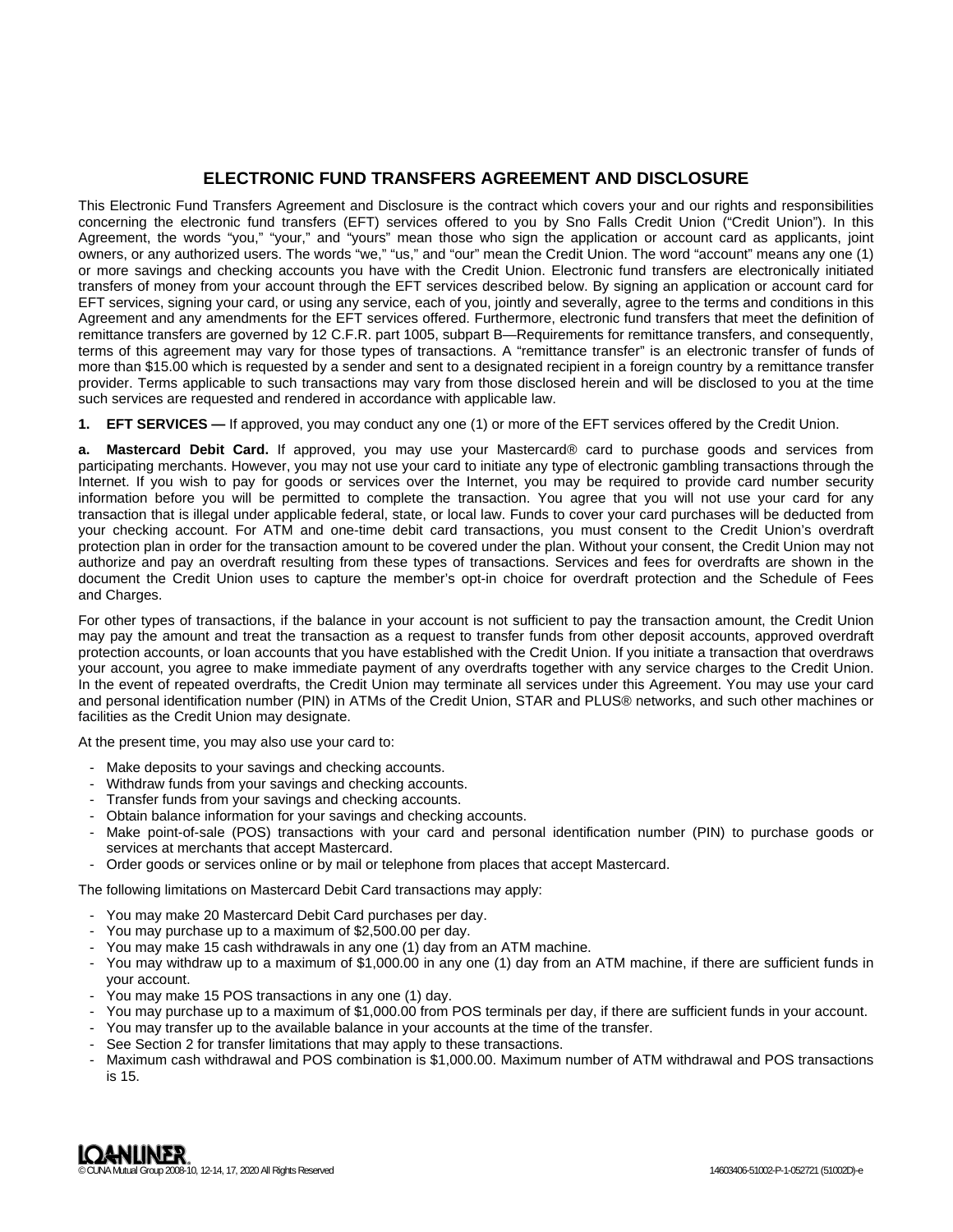**Card Information Updates and Authorizations.** If you have authorized a merchant to bill charges to your card on a recurring basis, it is your responsibility to notify the merchant in the event your card is replaced, your card information (such as card number and expiration date) changes, or the account associated with your card is closed. However, if your card is replaced or card information changes, you authorize us, without obligation on our part, to provide the updated card information to the merchant in order to permit the merchant to bill recurring charges to the card. You authorize us to apply such recurring charges to the card until you notify us that you have revoked authorization for the charges to your card.

Your card is automatically enrolled in an information updating service. Through this service, your updated card information (such as card number and expiration date) may be shared with participating merchants to facilitate continued recurring charges. Updates are not guaranteed before your next payment to a merchant is due. You are responsible for making direct payment until recurring charges resume. To revoke your authorization allowing us to provide updated card information to a merchant, please contact us.

## **b. Preauthorized EFTs.**

- **Direct Deposit.** Upon instruction of (i) your employer, (ii) the Treasury Department or (iii) other financial institutions, the Credit Union will accept direct deposits of your paycheck or federal recurring payments, such as Social Security, to your savings and/or checking account.
- **Preauthorized Debits.** Upon instruction, we will pay certain recurring transactions from your checking account.
- See Section 2 for transfer limitations that may apply to these transactions.
- **Stop Payment Rights.** If you have arranged in advance to make electronic fund transfers out of your account(s) for money you owe others, you may stop payment on preauthorized transfers from your account. You must notify us orally or in writing at any time up to three (3) business days before the scheduled date of the transfer. We may require written confirmation of the stop payment order to be made within 14 days of any oral notification. If we do not receive the written confirmation, the oral stop payment order shall cease to be binding 14 days after it has been made. A stop payment request may apply to a single transfer, multiple transfers, or all future transfers as directed by you, and will remain in effect unless you withdraw your request or all transfers subject to the request have been returned.
- Notice of Varying Amounts. If these regular payments may vary in amount, the person you are going to pay is required to tell you, ten (10) days before each payment, when it will be made and how much it will be. You may choose instead to get this notice only when the payment would differ by more than a certain amount from the previous payment or when the amount would fall outside certain limits that you set.
- Liability for Failure to Stop Payment of Preauthorized Transfers. If you order us to stop payment of a preauthorized transfer three (3) business days or more before the transfer is scheduled and we do not do so, we will be liable for your losses or damages.

**c. Electronic Check Conversion/Electronic Returned Check Fees.** If you pay for purchases or bills with a check or draft, you may authorize your check or draft to be converted to an electronic fund transfer. You may also authorize merchants or other payees to electronically debit your account for returned check fees. You are considered to have authorized these electronic fund transfers if you complete the transaction after being told (orally or by a notice posted or sent to you) that the transfer may be processed electronically or if you sign a written authorization.

**d. Sno Falls Online Access.** If Sno Falls Online Access is activated for your account(s), you will be required to use secure login information to access the account(s). At the present time, you may use Sno Falls Online Access to:

- Transfer funds from your savings, checking, and Line of Credit accounts.
- Obtain balance information for your savings, checking, and loan accounts.
- Make loan payments from your savings and checking accounts.
- Determine if a particular item has cleared.
- Obtain tax information on amounts earned on savings and checking accounts or interest paid on loan accounts.
- Make bill payments to preauthorized creditors.
- Download transaction history to your computer.
- Transfer funds between your account and another member's account with Sno Falls; see separate terms and conditions.
- Transfer funds between your Sno Falls savings and checking accounts, and your accounts with another financial institution; see separate terms and conditions.

Your accounts can be accessed under Sno Falls Online Access via personal computer. Sno Falls Online Access will be available for your convenience 24 hours per day. This service may be interrupted for a short time each day for data processing. We reserve the right to refuse any transaction which would draw upon insufficient funds, exceed a credit limit, lower an account below a required balance, or otherwise require us to increase our required reserve on the account. We may set other limits on the amount of any transaction, and you will be notified of those limits. We may refuse to honor any transaction for which you do not have sufficient available verified funds. The service will discontinue if no transaction is entered after numerous unsuccessful attempts to enter a transaction and there may be limits on the duration of each access.

The following limitations on Sno Falls Online Access transactions may apply:

- See Section 2 for transfer limitations that may apply to these transactions.

**e. Sno Falls Mobile Access.** If Sno Falls Mobile Access is activated for your account(s), you will be required to use secure login information to access the account(s). At the present time, you may use Sno Falls Mobile Access to:

- Transfer funds from your savings, checking, and Line of Credit accounts.
- Obtain balance information for your savings, checking, and loan accounts.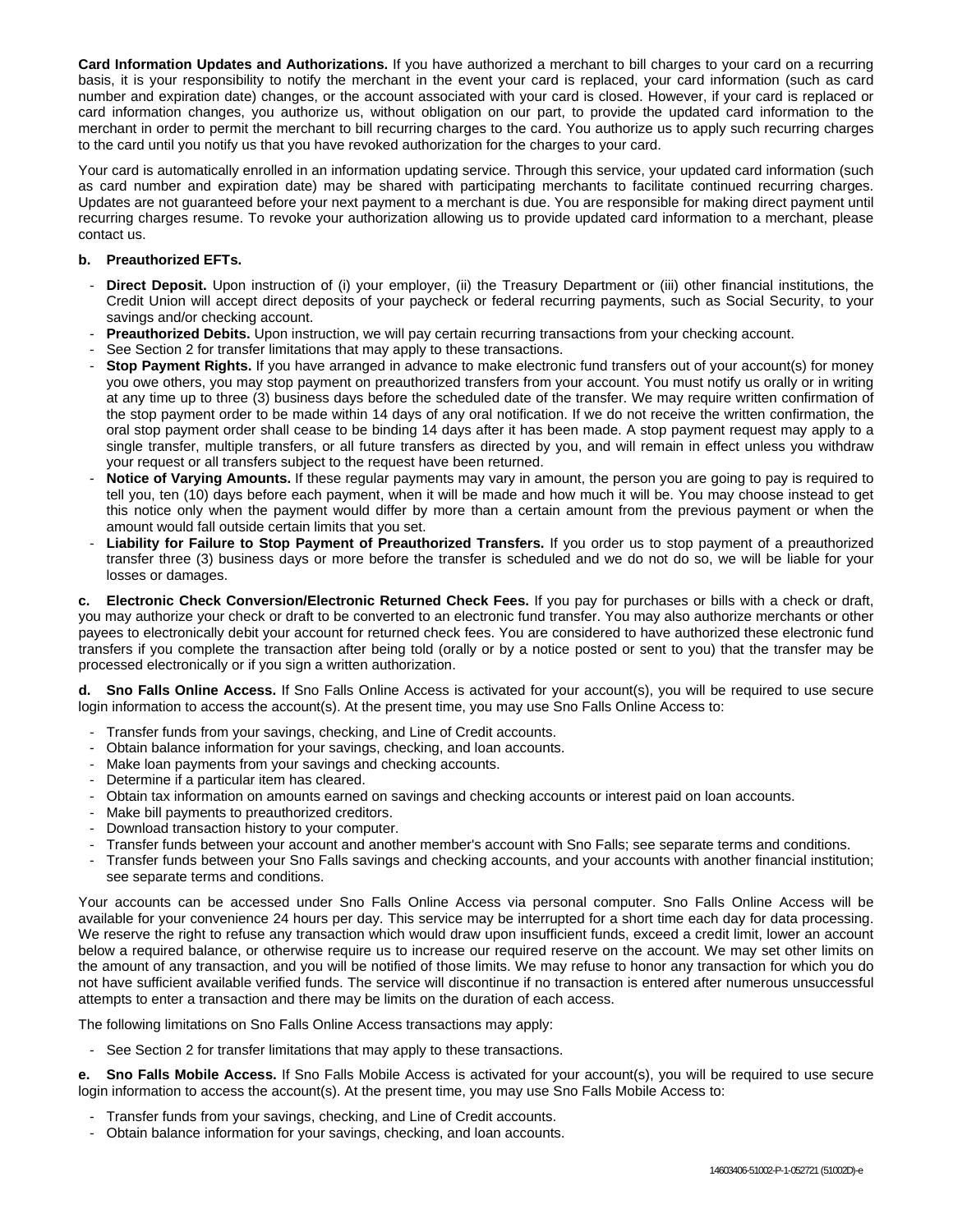- Determine if a particular item has cleared.
- Obtain tax information on amounts earned on savings and checking accounts or interest paid on loan accounts.
- Make deposits to your savings and checking accounts thru Remote Deposit Capture; see separte terms and conditions.

Your accounts can be accessed under Sno Falls Mobile Access via mobile device or other approved access device(s). Sno Falls Mobile Access will be available for your convenience 24 hours per day. This service may be interrupted for a short time each day for data processing. We reserve the right to refuse any transaction which would draw upon insufficient funds, exceed a credit limit, lower an account below a required balance, or otherwise require us to increase our required reserve on the account. We may set other limits on the amount of any transaction, and you will be notified of those limits. We may refuse to honor any transaction for which you do not have sufficient available verified funds. The service will discontinue if no transaction is entered after numerous unsuccessful attempts to enter a transaction and there may be limits on the duration of each access.

The following limitations on Sno Falls Mobile Access transactions may apply:

- See Section 2 for transfer limitations that may apply to these transactions.

**f. Sno Falls Bill Pay.** We will process bill payment transfer requests only to those creditors the Credit Union has designated in the User Instructions and such creditors as you authorize and for whom the Credit Union has the proper vendor code number. We will not process any bill payment transfer if the required transaction information is incomplete.

We will withdraw the designated funds from your checking account for bill payment transfer by the designated cutoff time on the date you schedule for payment. We will process your bill payment transfer within a designated number of days before the date you schedule for payment. You must allow sufficient time for vendors to process your payment after they receive a transfer from us. Please leave as much time as though you were sending your payment by mail. We cannot guarantee the time that any payment will be credited to your account by the vendor.

The following limitations on Sno Falls Bill Pay transactions may apply:

- There is no limit on the number of bill payments per day.
- The maximum amount of bill payments each day is \$20,000.00, if there are sufficient funds in your account.

**2. TRANSFER LIMITATIONS —** For all savings accounts, you may make no more than six (6) transfers and withdrawals from your account to another account of yours or to a third party in any month by means of a preauthorized, automatic, or Internet transfer, by telephonic order or instruction, or by check, draft, debit card or similar order. If you exceed these limitations, your account may be subject to a fee or be closed.

## **3. CONDITIONS OF EFT SERVICES —**

**a. Ownership of Cards.** Any card or other device which we supply to you is our property and must be returned to us, or to any person whom we authorize to act as our agent, or to any person who is authorized to honor the card, immediately according to instructions. The card may be repossessed at any time at our sole discretion without demand or notice. You cannot transfer your card or account to another person.

**b. Honoring the Card.** Neither we nor merchants authorized to honor the card will be responsible for the failure or refusal to honor the card or any other device we supply to you. If a merchant agrees to give you a refund or adjustment, you agree to accept a credit to your account in lieu of a cash refund.

## **c. Foreign Transactions.**

**Mastercard.** Purchases and cash withdrawals made in foreign currencies will be debited from your account in U.S. dollars. The exchange rate used to convert foreign currency transactions to U.S. dollars is based on rates observed in the wholesale market or government-mandated rates, where applicable. The currency conversion rate Mastercard uses for a particular transaction is the rate for the applicable currency on the date the transaction occurs. However, in limited situations, particularly where transaction submissions to Mastercard for processing are delayed, the currency conversion rate Mastercard uses may be the rate for the applicable currency on the date the transaction is processed.

A fee of 1.00% will be charged on all foreign transactions. A foreign transaction is any transaction that you complete or a merchant completes on your card outside of the United States. A fee of 0.80% will also be charged on all transactions completed in a foreign currency. All fees are calculated based on the transaction amount after it is converted to U.S. dollars and are charged except where excluded. Transactions completed by merchants outside of the United States are considered foreign transactions, regardless of whether you are located inside or outside the United States at the time of the transaction.

**d. Security of Access Code.** You may use one (1) or more access codes with your electronic fund transfers. The access codes issued to you are for your security purposes. Any access codes issued to you are confidential and should not be disclosed to third parties or recorded on or with the card. You are responsible for safekeeping your access codes. You agree not to disclose or otherwise make your access codes available to anyone not authorized to sign on your accounts. If you authorize anyone to use your access codes, that authority shall continue until you specifically revoke such authority by notifying the Credit Union. You understand that any joint owner you authorize to use an access code may withdraw or transfer funds from any of your accounts. If you fail to maintain the security of these access codes and the Credit Union suffers a loss, we may terminate your EFT services immediately.

**e. Joint Accounts.** If any of your accounts accessed under this Agreement are joint accounts, all joint owners, including any authorized users, shall be bound by this Agreement and, alone and together, shall be responsible for all EFT transactions to or from any savings and checking or loan accounts as provided in this Agreement. Each joint account owner, without the consent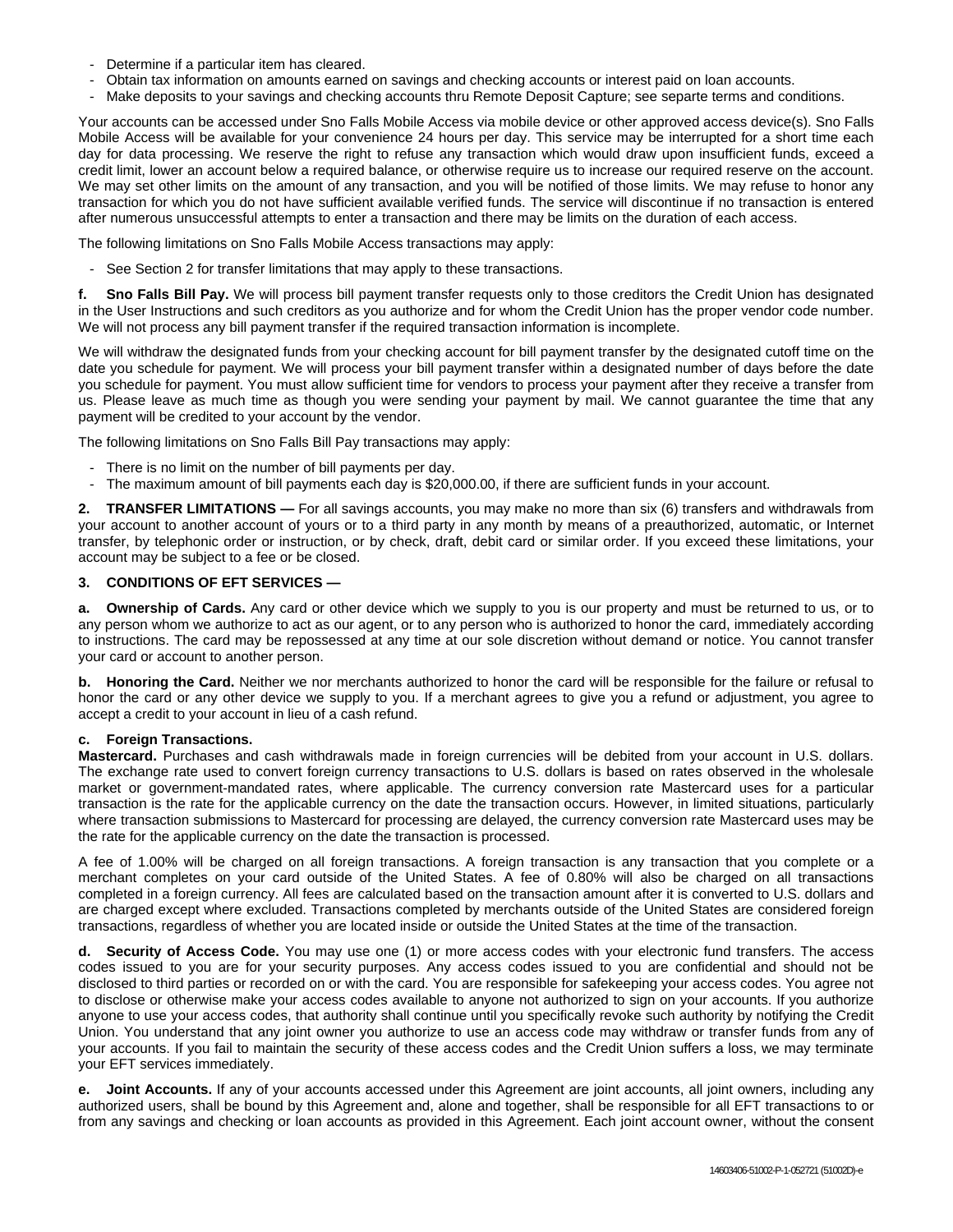of any other account owner, may, and is hereby authorized by every other joint account owner, make any transaction permitted under this Agreement. Each joint account owner is authorized to act for the other account owners, and the Credit Union may accept orders and instructions regarding any EFT transaction on any account from any joint account owner.

**4. FEES AND CHARGES —** We assess certain fees and charges for EFT services. From time to time, the fees and charges may be changed, and we will notify you as required by applicable law.

Additionally, if you use an ATM not operated by us, you may be charged a fee(s) by the ATM operator and by any international, national, regional, or local network used in processing the transaction (and you may be charged a fee for a balance inquiry even if you do not complete a funds transfer). The ATM fee(s), or surcharge(s), will be debited from your account if you elect to complete the transaction and/or continue with the balance inquiry.

You understand and agree that we and/or the ATM operator may charge you multiple fees for multiple transactions during the same ATM session (for example, fees for both a balance inquiry and a cash withdrawal).

## **a. Mastercard Debit Card Fees.**

- We do not charge for any ATM withdrawals at the present time.
- We do not charge for any POS transactions at the present time.
- Nonsufficient funds fee of \$29.00 per submission/resubmission of an item.

## **b. Preauthorized EFT Fees.**

- Nonsufficient funds fee of \$29.00 per submission/resubmission of an item.

**5. MEMBER LIABILITY —** You are responsible for all transactions you authorize using your EFT services under this Agreement. If you permit someone else to use an EFT service, your card or your access code, you are responsible for any transactions they authorize or conduct on any of your accounts. However, TELL US AT ONCE if you believe your card and/or access code has been lost or stolen, if you believe someone has used your card or access code or otherwise accessed your accounts without your permission, or if you believe that an electronic fund transfer has been made without your permission using information from your check. Telephoning is the best way of keeping your possible losses down. You could lose all the money in your account (plus your maximum overdraft line-of-credit).

You are not liable for an unauthorized Mastercard debit card transaction if you can demonstrate that you have exercised reasonable care in protecting your card or access code from loss or theft and, upon discovering the loss or theft, you promptly report the loss or theft to us.

For all other EFT transactions involving access devices, your liability for unauthorized transactions is determined as follows. If you tell us within two (2) business days after you learn of the loss or theft of your card or access code, you can lose no more than \$50.00 if someone used your card or access code without your permission. If you do NOT tell us within two (2) business days after you learn of the loss or theft of your card or access code and we can prove that we could have stopped someone from using your card or access code without your permission if you had told us, you could lose as much as \$500.00.

Also, if your statement shows transfers that you did not make including those made by card, access code or other means, TELL US AT ONCE. If you do not tell us within 60 days after the statement was mailed to you, you may not get back any money lost after the 60 days if we can prove that we could have stopped someone from making the transfers if you had told us in time. If a good reason (such as a hospital stay) kept you from telling us, we will extend the time periods.

If you believe your card or access code has been lost or stolen or that someone has transferred or may transfer money from your accounts without your permission, call:

425.888.4004 800.243.7860

or write to:

Sno Falls Credit Union PO Box2510 North Bend, WA 98045 Fax: 425.888.4240

You should also call the number or write to the address listed above if you believe a transfer has been made using the information from your check without your permission.

## **6. RIGHT TO RECEIVE DOCUMENTATION —**

**a. Periodic Statements.** Transfers and withdrawals made through any debit card transactions, preauthorized EFTs, online/PC transactions, mobile access device transactions or bill payments you make will be recorded on your periodic statement. You will receive a statement monthly unless there is no transaction in a particular month. In any case, you will receive a statement at least quarterly.

**b. Terminal Receipt.** You can get a receipt at the time you make any transaction (except inquiries) involving your account using an ATM and/or point-of-sale (POS) terminal.

**c. Direct Deposit.** If you have arranged to have a direct deposit made to your account at least once every 60 days from the same source and you do not receive a receipt (such as a pay stub), you can find out whether or not the deposit has been made by calling 425.888.4004 or 800.243.7860. This does not apply to transactions occurring outside the United States.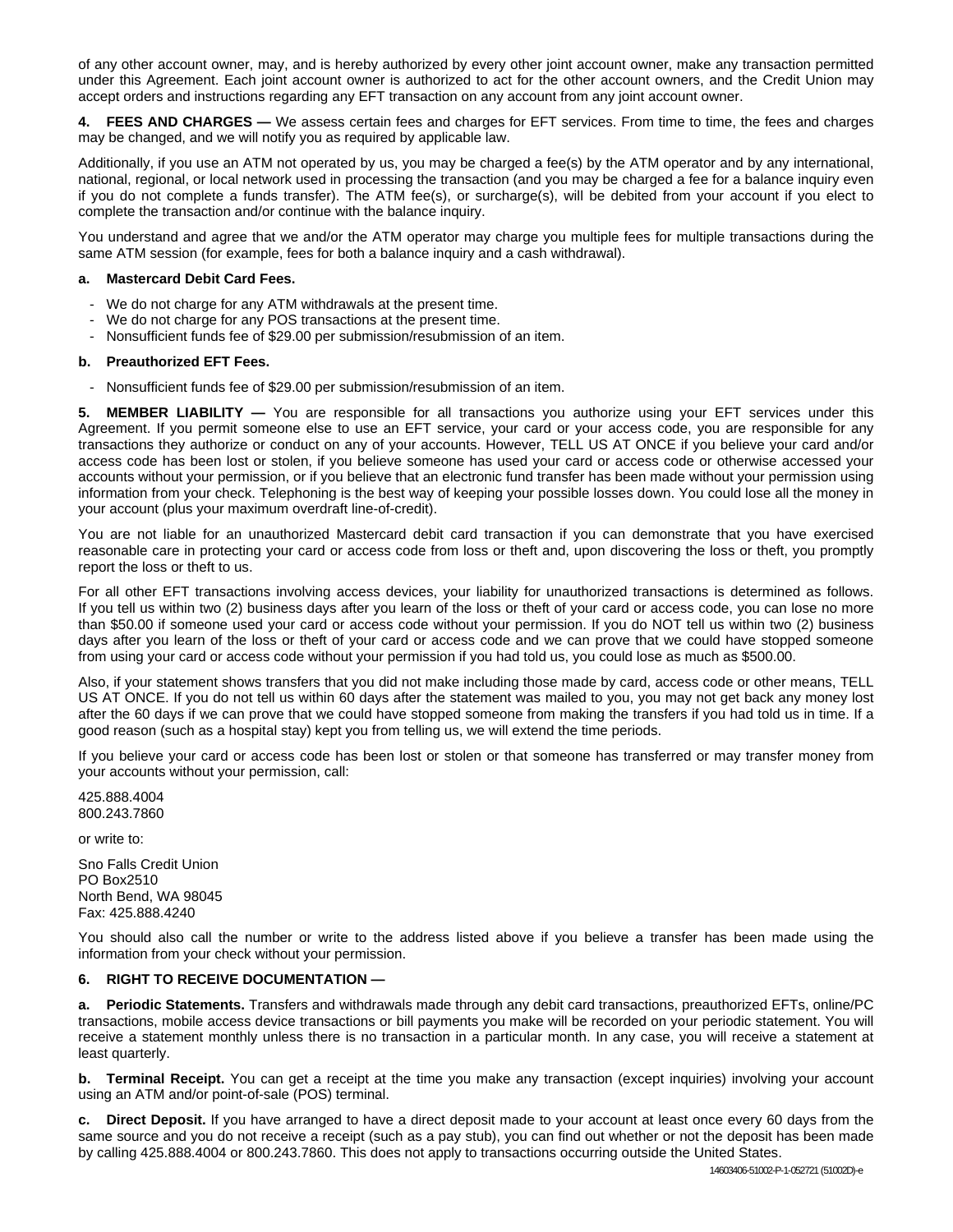## **7. ACCOUNT INFORMATION DISCLOSURE —** We will disclose information to third parties about your account or the transfers you make:

- As necessary to complete transfers;
- To verify the existence of sufficient funds to cover specific transactions upon the request of a third party, such as a credit bureau or merchant;
- If your account is eligible for emergency cash and/or emergency card replacement services and you request such services, you agree that we may provide personal information about you and your account that is necessary to provide you with the requested service(s);
- To comply with government agency or court orders; or
- If you give us your written permission.
- **8. BUSINESS DAYS —** Our business days are Monday through Friday, excluding holidays.

**9. CREDIT UNION LIABILITY FOR FAILURE TO MAKE TRANSFERS —** If we do not complete a transfer to or from your account on time or in the correct amount according to our agreement with you, we may be liable for your losses or damages. However, we will not be liable for direct or consequential damages in the following events:

- If, through no fault of ours, there is not enough money in your accounts to complete the transaction, if any funds in your accounts necessary to complete the transaction are held as uncollected funds pursuant to our Funds Availability Policy Disclosure, or if the transaction involves a loan request exceeding your credit limit.
- If you used your card or access code in an incorrect manner.
- If the ATM where you are making the transfer does not have enough cash.
- If the ATM was not working properly and you knew about the problem when you started the transaction.
- If circumstances beyond our control (such as fire, flood, or power failure) prevent the transaction.
- If the money in your account is subject to legal process or other claim.
- If funds in your account are pledged as collateral or frozen because of a delinquent loan.
- If the error was caused by a system of any participating ATM network.
- If the electronic transfer is not completed as a result of your willful or negligent use of your card, access code, or any EFT facility for making such transfers.
- If the telephone or computer equipment you use to conduct audio response, online/PC, or mobile banking transactions is not working properly and you know or should have known about the breakdown when you started the transaction.
- If you have bill payment services, we can only confirm the amount, the participating merchant, and date of the bill payment transfer made by the Credit Union. For any other error or question you have involving the billing statement of the participating merchant, you must contact the merchant directly. We are not responsible for investigating such errors.
- Any other exceptions as established by the Credit Union.

**10. NOTICES —** All notices from us will be effective when we have mailed them or delivered them to the appropriate address in the Credit Union's records. Written notice you provide in accordance with your responsibility to report unauthorized transactions to us will be considered given at the time you mail the notice or deliver it for transmission to us by any other usual means. All other notices from you will be effective when received by the Credit Union at the address specified in this Agreement. We reserve the right to change the terms and conditions upon which EFT services are offered and will provide notice to you in accordance with applicable law. Use of EFT services is subject to existing regulations governing your Credit Union account and any future changes to those regulations.

The following information is a list of safety precautions regarding the use of ATMs and night deposit facilities:

- Be aware of your surroundings, particularly at night.
- Consider having someone accompany you when the ATM or night deposit facility is used after dark.
- Close the entry door of any ATM facility equipped with a door.
- If another person is uncomfortably close to you at the time of your transaction, ask the person to step back before you complete your transaction. If it is after the regular hours of the financial institution and you are using an ATM, do not permit entrance to any person you do not know.
- Refrain from displaying your cash at the ATM or night deposit facility. As soon as your transaction is completed, place your money in your purse or wallet. Count the cash later in the safety of your car or home.
- If you notice anything suspicious at the ATM or night deposit facility, consider using another ATM or night deposit facility or coming back later. If you are in the middle of a transaction and you notice something suspicious, cancel the transaction, take your card or deposit envelope, and leave.
- If you are followed after making a transaction, go to the nearest public area where people are located.
- Do not write your personal identification number (PIN) or access code on your ATM card.
- Report all crimes to law enforcement officials immediately. If emergency assistance is needed, call the police from the nearest available public telephone.

**11. BILLING ERRORS —** In case of errors or questions about electronic fund transfers from your savings and checking accounts or if you need more information about a transfer on the statement or receipt, telephone us at the following number or send us a written notice to the following address as soon as you can. We must hear from you no later than 60 days after we sent the FIRST statement on which the problem appears. Call us at:

425.888.4004 800.243.7860